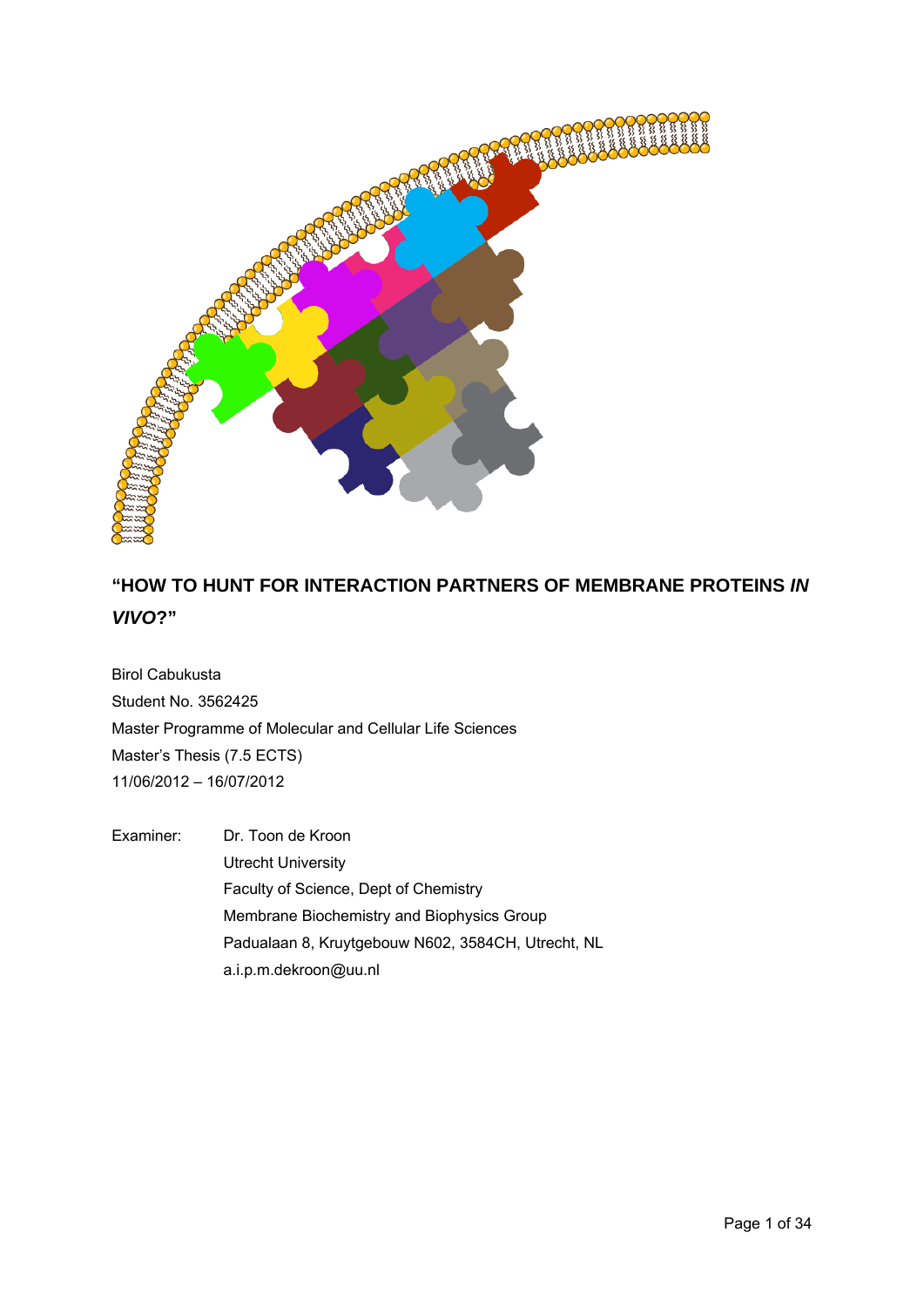# **Abbreviations:**

| AbK            | 3'-azylbutyl-N-carbamoyl-lysine                           |
|----------------|-----------------------------------------------------------|
| <b>AD</b>      | Activator domain                                          |
| cAMP           | Cyclic adenosyl mono-phosphate                            |
| cDNA           | Complementary DNA                                         |
| <b>DBD</b>     | DNA-binding domain                                        |
| <b>EGFR</b>    | Epidermal growth factor receptor                          |
| ER             | Endoplasmic reticulum                                     |
| GAP            | GTPase-activating protein                                 |
| <b>GEF</b>     | Guanine nucleotide exchange factor                        |
| <b>GFP</b>     | Green fluorescence protein                                |
| <b>GPCR</b>    | G-protein coupled receptor                                |
| <b>MYTH</b>    | Membrane yeast two-hybrid                                 |
| pAzpa          | p-azido-L-phenylalanine                                   |
| pBpa           | p-benzoyl-L-phenylalanine                                 |
| <b>PCA</b>     | Protein complementation assay                             |
| <b>rRRS</b>    | reverse Ras-recruitment system                            |
| <b>RRS</b>     | Ras-recruitment system                                    |
| SDS-PAGE       | Sodium dodecyl sulfate-polyacrylamide gel electrophoresis |
| <b>SRS</b>     | Sos-recruitment system                                    |
| <b>TfmdPhe</b> | 4'-[3-(trifluoromethyl)-3H-diazirin-3-yl]-L-phenylalanine |
| <b>UAS</b>     | Upstream activating sequence                              |
| <b>UBP</b>     | Ubiquitin-specific protease                               |
| <b>UPR</b>     | Unfolded protein response                                 |
| <b>YFP</b>     | Yellow fluorescence protein                               |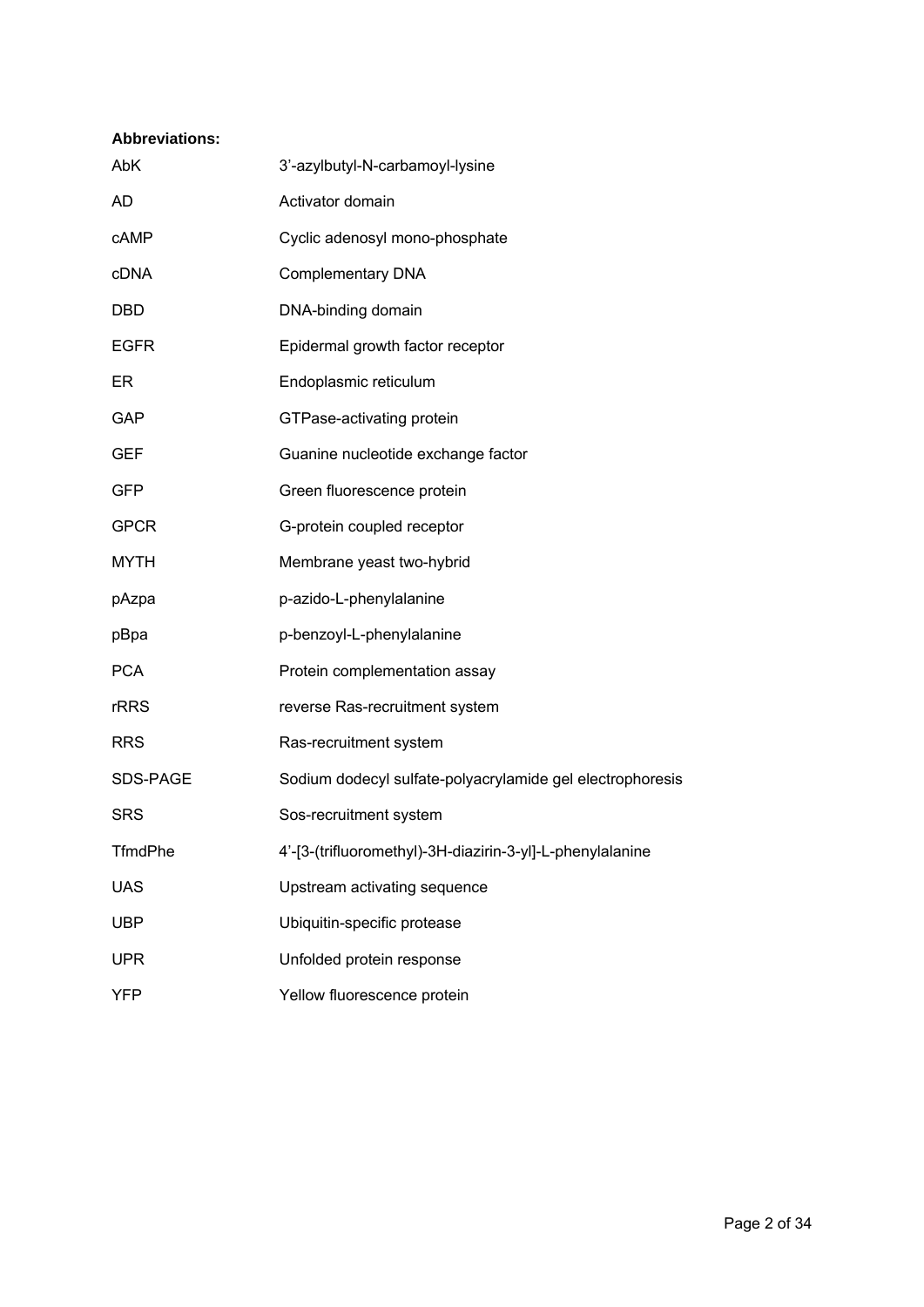#### **Chapter 1**

# **GENERAL INTRODUCTION**

In the early 1970s, the total number of protein-encoding human genes was estimated between 35,000 to over 100,000 based on genetic load arguments, hybridization experiments, the estimated average size of genes and the number of CpG islands [1]. The initial results of the human genome project suggested a total of 30,000 – 40,000 protein-coding genes and today the human genome is known to contain only around 21,000 distinct protein-coding genes [1], [2]. It was thought that about 100,000 protein-coding genes could cope with the complexity of cells, but only one fifth of the initial number (and maybe even less) is obtained today. Thus, the complexity must be mainly at the proteome level, i.e. interaction networks of proteins must be the driving force of complexity. As protein-protein interactions play a major role in cellular processes, they are often directly linked to human diseases. Therefore, knowledge of protein-protein interaction is essential to understand biological processes and molecular mechanisms at the systems biology level.

 Lipid membranes serve as barriers between intracellular and extracellular space, and also between intracellular compartments. Proteins on these membranes are associated with many cellular functions. Plasma membrane proteins comprise receptors, pumps, pores, transporters and channels. They are responsible for reacting to changes in the environment; for maintaining homeostasis by exchanging ions and molecules and for transferring action potential. Moreover, cell adhesion proteins on the plasma membrane are required for multicellular formation and involved in metastasis of cancerous tissues. The membrane proteins in the endoplasmic reticulum and Golgi are responsible for folding and modifications of proteins in this tract. Furthermore, the membrane proteins in mitochondria are needed for energy production. Thus, membrane proteins are vital mediators of fundamental cell functions. Recent prediction studies revealed that at least 27% of the human proteome are transmembrane proteins [3],[4] and peripheral membrane proteins may even increase this percentage. Moreover, more than 50% of known drugs are targeted to membrane proteins [5]. Considering their role in cellular processes and homeostasis, the abundance of genes encoding them and their association with diseases, the significance of membrane proteins is not difficult to predict. Therefore, understanding membrane protein interactions is highly desirable.

Biochemical methods revealed many protein-protein interactions over the years, yet they are still useful. These methods include co-immunoprecipitation, tandem affinity purification, protein microarrays, surface Plasmon resonance, non-denaturing gel electrophoresis, blue native poly acrylamide gel electrophoresis and X-ray crystallography. However, these *in vitro* biochemical approaches suffer from several difficulties. First of all, large amounts of starting material are required and detergent-based lysis of the cells and isolation may cause artifacts. Subsequently to cell lysis, the spatial organization of cells might be lost, and two proteins that would not encounter at the cellular level, may seem to be interacting. Secondly, the absence of cellular factors, such as missing of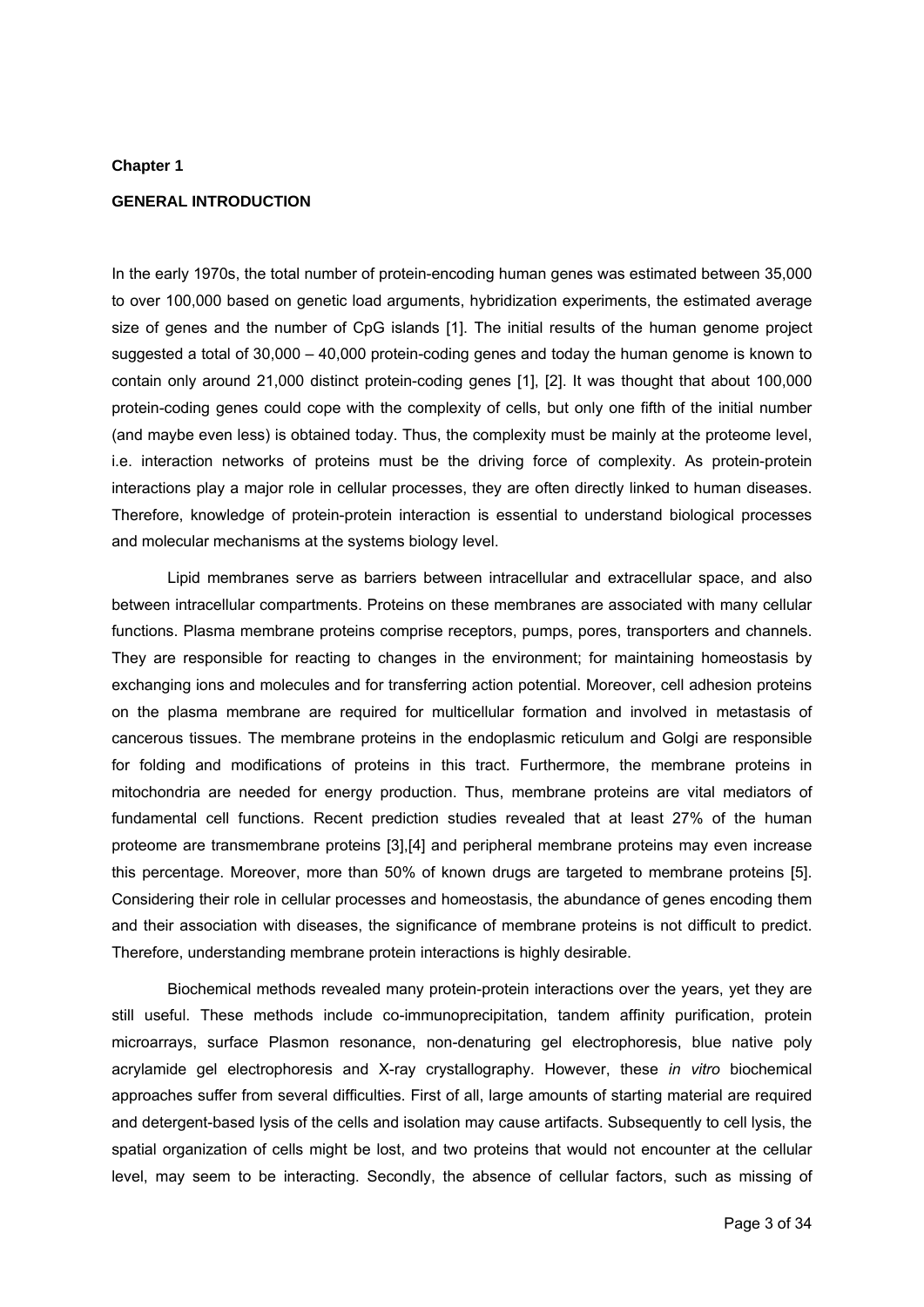cofactors, different temperature and having different ionic strength may affect the interaction of interest. Third, biochemical assays have restricted sensitivity and have bias towards high affinity interactions [6]. Moreover, weak and transient interacting proteins can be removed during several washing steps. In addition to all the challenges mentioned, membrane proteins are even more difficult to study *in vitro*. Recombinant expression of membrane proteins is often toxic in *Escherichia coli* [7]. Moreover, subsequent solubilization of these proteins is often problematic, since proper folding of membrane proteins may not be achieved following a solubilization step using detergents. Because of all these difficulties that may be encountered in application of biochemical methods, several optimization steps are required to observe positive readouts. On the other hand, *in vivo* setups to detect protein-protein interactions are valuable, since there is no lysis of cells involved and they require little individual optimization. Furthermore, for *in vivo* methods less amount of starting material is needed, and isolation and solubilization of membrane proteins are not required. Thus, *in vivo* setups are useful to study membrane protein-protein interactions.

Even though *in vitro* approaches helped our knowledge to understand protein interaction networks over the years, they are on the edge of being outdated since they are time consuming and may be ineffective, especially for membrane proteins. On the other hand, *in vivo* techniques became more and more favorable during the last decades, because of several advantages over *in vitro* methods. Here, we present two of the best available techniques, advanced yeast two-hybrid systems and *in vivo* incorporation of photo-crosslinking amino acids into proteins, for studying interactions of membrane proteins with other membrane proteins and/or cytoplasmic proteins. Since both systems are *in vivo*, they do not require considerable optimization for interactions, moreover, weak and transient interactions can be observed in these setups. In addition to their ability to test an interaction between two specific candidate proteins, it is also possible to identify novel interacting partners of membrane proteins by using these methods in combination with cDNA libraries.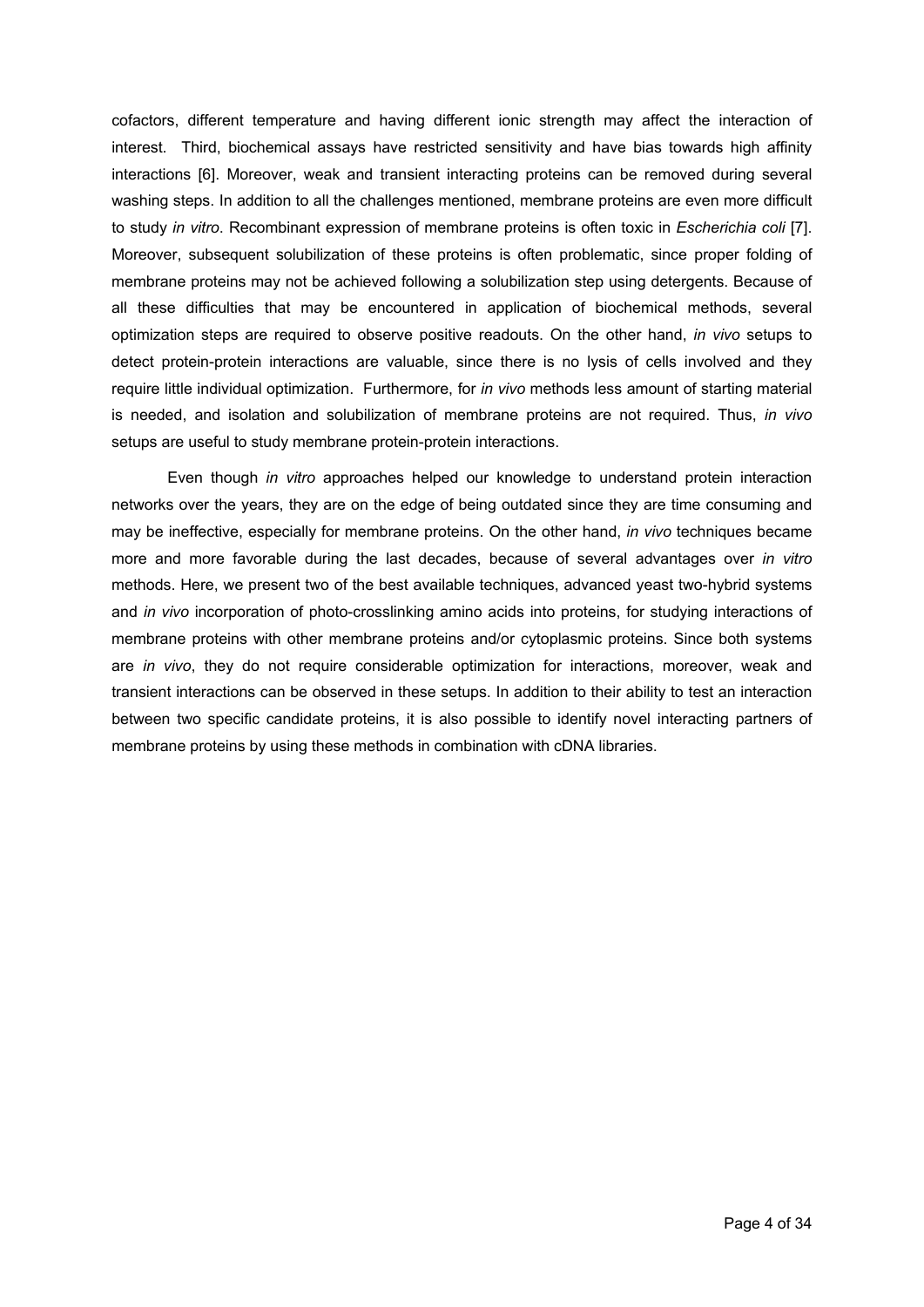# **Chapter 2**

# **ADVANCED YEAST TWO-HYBRID TECHNOLOGIES**

## **2.1 Introduction**

The yeast two-hybrid method is based on the *Saccharomyces cerevisiae* GAL4 transcriptional activator which is responsible for transcription of the genes encoding enzymes required for galactose utilization. The GAL4 transcriptional activator consists of two domains, an N-terminal DNA-binding domain (DBD) which binds to the upstream activating sequence (UAS) and a C-terminal activator domain (AD) recruiting yeast RNA polymerase II and initiating mRNA synthesis. However, either of these domains needs the other to start transcription [9]. Fields and Song constructed plasmids encoding two proteins of interest fused to a GAL4-DBD and a GAL4-AD domain, respectively. Subsequently to transformation of both plasmids into yeast, the interaction between two proteins of interest reconstitutes a functional transcription factor that can initiate transcription (Figure 2.1) [10]. Moreover, the yeast genome can be manipulated to have a reporter gene and GAL4-UAS upstream of that reporter gene. The reporter can be a simple enzyme like *Escherichia coli* β-galactosidase, thus, upon interaction of two hybrid proteins, transcription of β-galactosidase can be initiated and the activity of enzyme can be measured by a simple colorimetric assay. Alternatively, the reporter gene can be an auxotrophic marker whose expression is controlled by the GAL4 promoter activity. In this case, viability of auxotrophic yeast strains on selection medium is only possible when interaction occurs.



**Figure 2.1**: The original yeast two-hybrid system. **a.** Findings of Keegan *et al*. GAL4 transcription activator consists of two domains: DBD (DNA-binding domain) binds to the UAS (upstream activating sequence) and AD (activator domain) recruits RNA polymerase II to start GAL4 gene expression. **b.** The original yeast two-hybrid system developed by Fields and Song. Two interacting proteins X and Y (bait and prey, respectively) fused to DBD and AD can recruit transcription machinery. Moreover, a reporter gene can replace GAL4 gene in this system.

Since it is relatively easy to implement and inexpensive, the yeast two-hybrid system rapidly became the system of choice to detect protein-protein interactions. Initially, the yeast two-hybrid system was applied to confirm the interaction between known proteins. As the next step, a library screen was performed, in which plasmids containing yeast genomic fragments were fused to GAL4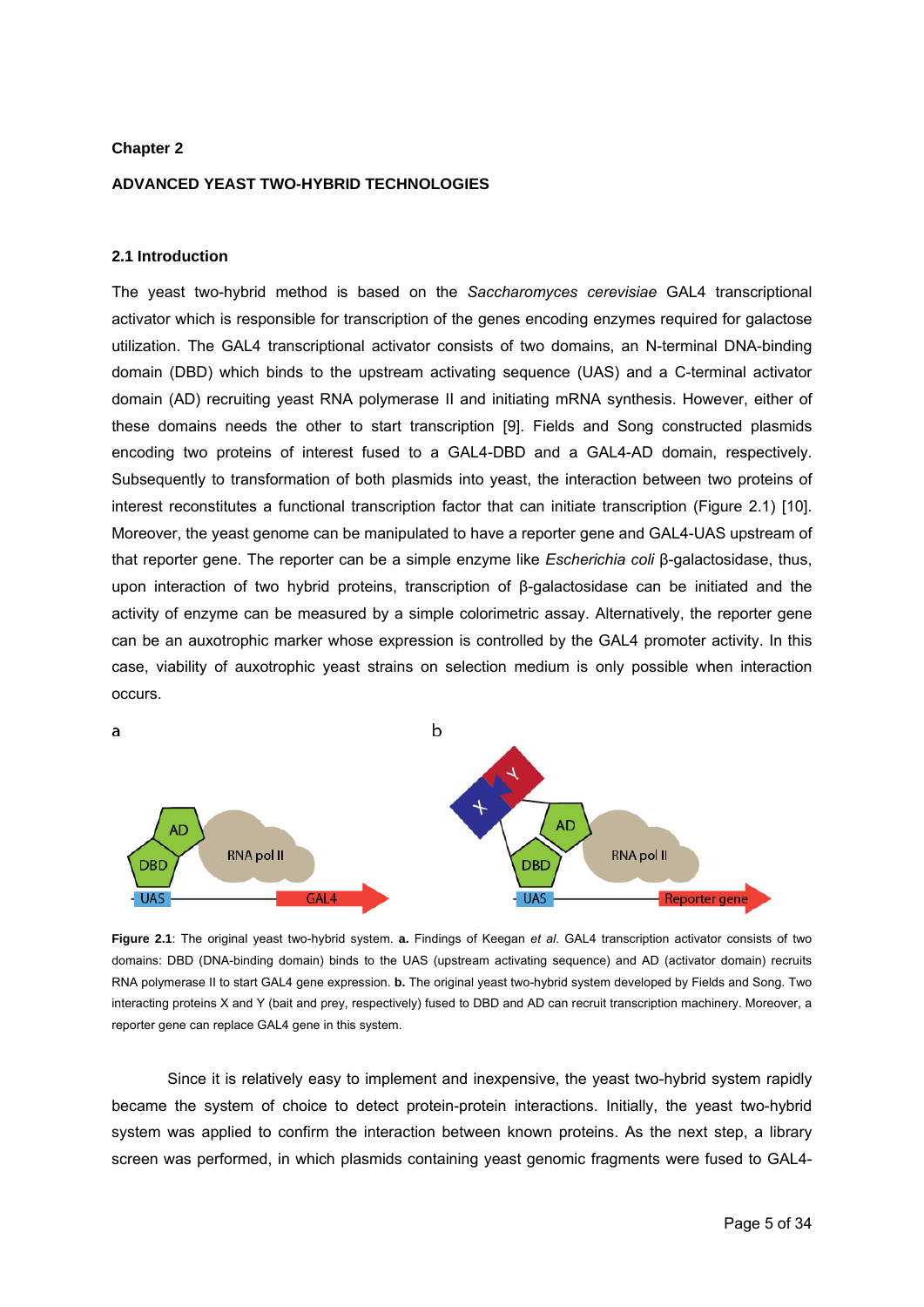AD (called prey, typically a library of known or unknown proteins or a single known protein) and a protein of interest was fused to GAL4-DBD (called bait, fusion of protein of interest) in another plasmid. Subsequently to the transformation of both plasmids, DNA sequences obtained from reporter-positive yeast are used to identify the interacting partners of the protein of interest[11]. Several variations of the original system have been developed. In the so-called yeast three-hybrid system, the expression of a third protein besides DBD and AD fusion proteins can function as a bridge and the expression of the reporter gene can only occur in the presence of this protein [12]. Alternatively, an RNA strand can function as a bridge between two proteins and RNA-dependent interactions can be observed [13]. Up to date over 98,000 protein-protein interactions were identified in the budding yeast and over 12,000 of these interactions were identified using the yeast two-hybrid systems. Moreover, over 114,000 of 296,000 interactions identified in all organisms were obtained by the orig inal yeast-two hybrid systems and its derivatives (Figure 2.2) [14].

misfolding, and the problem remains since the nucleus is not the natural environment of these proteins. Like any other technology in biology, the yeast two-hybrid system has its limitations. One of the major disadvantages of the system is that two interacting proteins must be targeted to the nucleus. However, integral membrane proteins or membrane-associated proteins cannot be imported into the nucleus. For this reason, this system cannot be applied to membrane proteins. Truncated versions of membrane proteins can still be targeted to the nucleus, however, truncation can lead to



**Figure 2.2:** Contribution of the yeast two-hybrid methods and protein complementation assay(PCA, See Chapter 2.6) to all known protein interactions, according to IntAct molecular interaction database (http://www.ebi.ac.uk/intact/) [14].

on these developed yeast two-hybrid systems and recent molecular biology studies on membrane proteins using these methods. To date, many variants of the yeast two-hybrid system as well as other related methods have been established to be able to determine membrane protein-protein interactions. Here, we will focus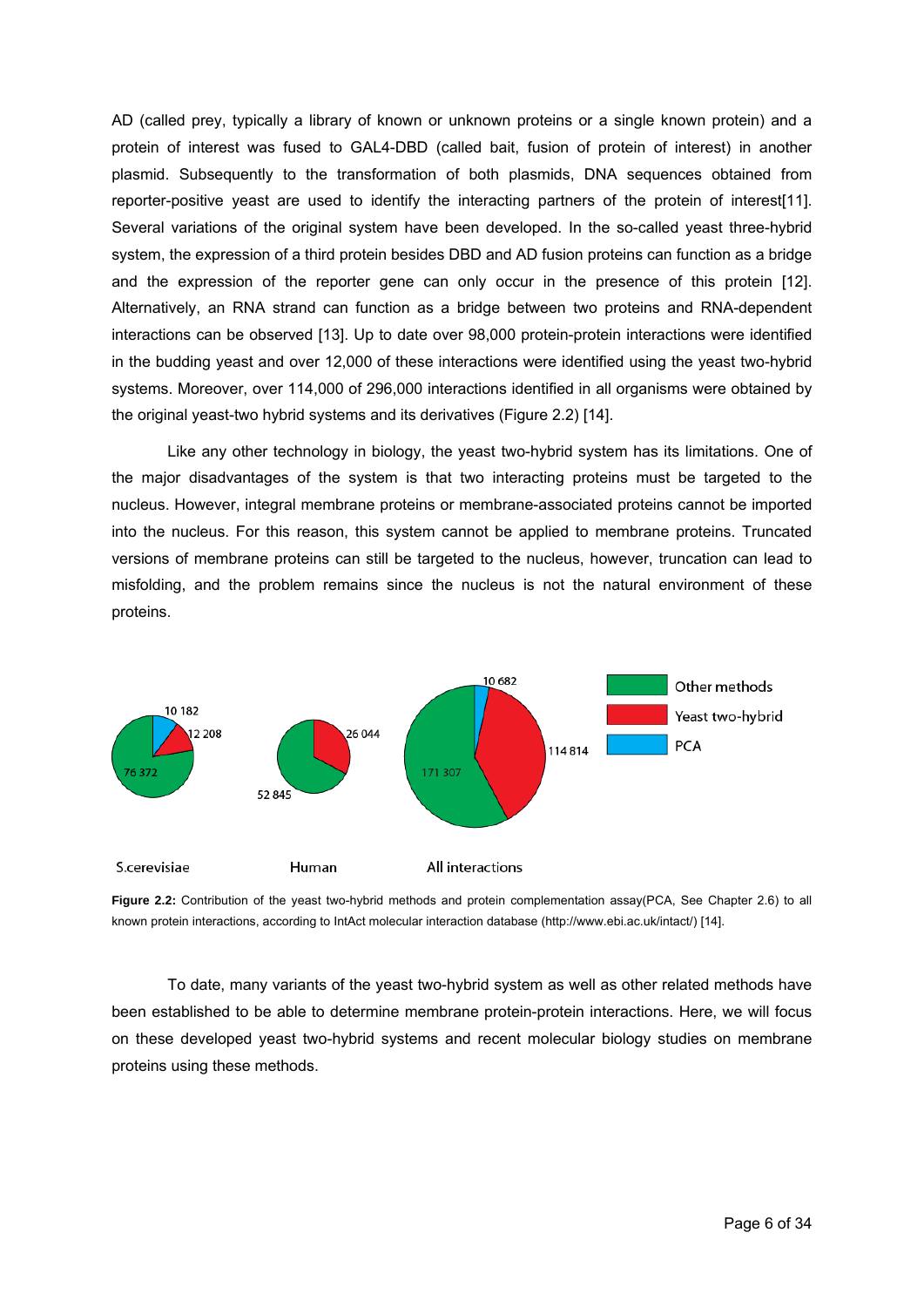#### **2.2 Sos-, Ras- and reverse Ras- recruitment systems**

Guanine nucleotide-binding proteins (G-proteins) are signaling proteins that are highly conserved among eukaryotes, and they are engaged in several cellular functions such as cell proliferation, differentiation and apoptosis [15], [16]. In their inactive state they are bound to a GDP molecule, and they switch to an active state by exchanging GDP for GTP. They return to their inactive state by hydrolyzing GTP to GDP. G-proteins are divided into two main groups: monomeric G-proteins and heterotrimeric G-proteins [16]. Much knowledge of G-protein signaling in yeast is known since it is less complicated in yeast than in higher eukaryotes.

 Ras and Ras-like proteins, abundant small monomeric G-proteins, are found mainly at the inner surface of the plasma membrane. In *S.cerevisiae*, growth and metabolism in response to nutrients is regulated largely by the Ras-cAMP pathway. Activated Ras proteins increase the cAMP levels by activating adenylate cyclase, which synthesizes cAMP. Then, increased cAMP levels cause the activation of cAMP-dependent cytosolic protein kinases, which have an essential role in proliferation [16–18]. Activities of Ras proteins are regulated by two classes of proteins: GTPaseactivating proteins (GAPs) and guanine nucleotide exchange factors (GEFs).GAPs are the negative regulators of Ras-cAMP signaling, they accelerate the hydrolysis of GTP to GDP on Ras proteins resulting in a rapid inactivation of GTP-Ras. On the other hand, GEFs are activators of Ras-cAMP signaling pathway. When they are activated, GEFs stimulate the exchange of GDP to GTP in Ras proteins [19]. Cdc25p is a well-known RasGEF and it is involved in cell growth, cell cycling and sporulation. Thus, one of the main positive regulators of yeast Ras proteins is Cdc25p [16–18].

 Initially Aronheim *et al.* showed that upon membrane localization, human RasGEF, hSos (human Son of sevenless), can substitute for Cdc25 to allow cell survival and proliferation [20]. In their next study, instead of targeting hSos to the plasma membrane directly, they employed a protein interaction to recruit hSos, whose C-terminal membrane localization signal is deleted, to the plasma membrane [21]. In this approach, a yeast variant strain that has a temperature sensitive cdc25-2 allele is needed. The cdc25-2 strain cannot survive at a certain temperature (36 $^0$ C), since the function of Cdc25p to activate Ras is lost, whereas it can grow at lower temperatures, such as  $25^{\circ}$ C. In this socalled Sos-recruitment system (SRS), the prey protein must be membrane localized by a lipidation sequence and the bait must be cytosolic and fused to truncated hSos. Upon bait-prey interaction, hSos fusion protein will be recruited to the plasma membrane and yeast Ras signaling will be rescued. Thus, it will result in cell survival and growth of the temperature-sensitive mutant at  $36^{\circ}$ C (Figure 2.3a).

 Based on a similar principle, the Ras-recruitment system (RRS) is an improved version of the SRS [22]. Like RasGEFs activate Ras, also Ras itself is required to be localized to the plasma membrane for its function [20]. This localization is normally achieved via a lipidation motif at the Cterminus of Ras. In their approach, Broder *et al*. used a mammalian Ras (mRas) lacking its lipidation motif, thus blocking its membrane localization. An interaction between a membrane localized prey protein and a cytoplasmic mRas-fused bait protein must localize mRas to the plasma membrane. Thus, activity of mRas on plasma membrane must result in growth in cdc25-2 yeast strain at 36 $\mathrm{^{0}C}$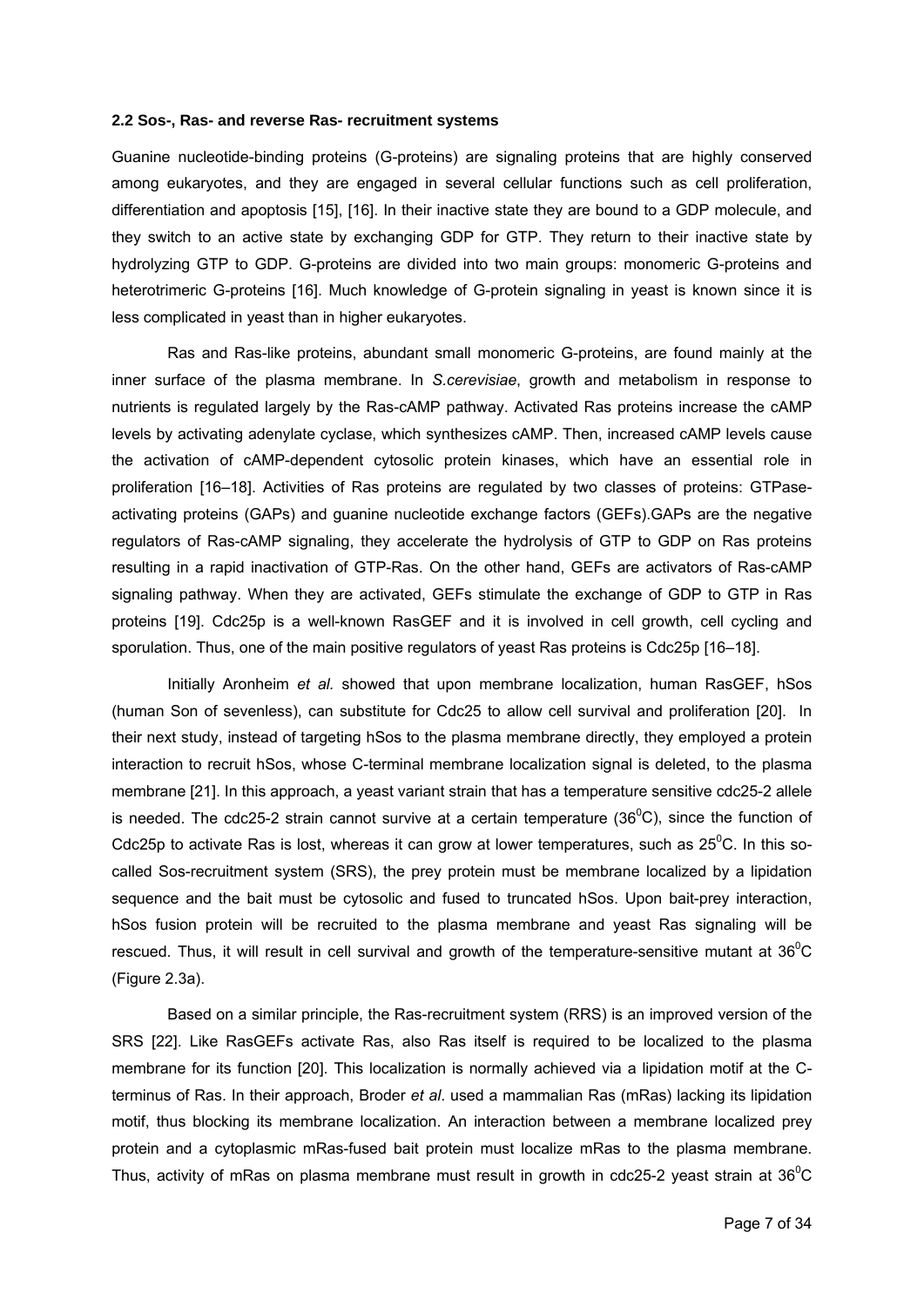(Figure 2.3b). The RRS has the advantages of the SRS and also overcomes some of its limitations: Ras protein is smaller than hSos, thereby overcoming several technical limitations that may be encountered with a hSos fusion. Moreover, the RRS gives less background for many proteins compared to the SRS, resulting a more strict selection [22]. In the initial report, Broder *et al.* also showed that the RRS can be used to screen using a rat pituitary cDNA expression library [22].



**Figure 2.3**: Sos-, Ras- and reverse Ras-recruitment systems. **a.** In the Sos-recruitment system (SRS), bait (X) fused to the truncated human Sos protein is recruited to the plasma membrane by the interaction with membrane localized prey (Y). Then, it activates the yeast Ras (yRas) protein. **b.** In the Ras-recruitment system, interaction between membrane localized prey (Y) and mRas-fused bait (X) mediates mRas to the plasma membrane and activates downstream signaling **c.** In the reverse Rasrecruitment system, the bait is a membrane protein, thus prey fused to mRas is mediated to the membrane by the interaction between the bait and prey.

 Both Sos- and Ras- recruitment systems are employed when the bait proteins are cytosolic and soluble. Thus, these two methods cannot be applied to identify interacting partners of a membrane localized bait protein. In order to identify soluble interacting partners of membrane proteins, a method called the reverse Ras-recruitment system (rRRS) was developed [23]. Similar to the RRS, expression of mammalian Ras protein in yeast is aimed to complement the mutation in Cdc25p. In the case of the rRRS, however, the bait is a membrane protein and prey proteins are fused to cytoplasmic Ras protein. Upon protein-protein interaction on the plasma membrane, efficient growth occurs in Cdc25-2 yeast cells at higher temperatures (Figure 2.3c) [23].

 In a study, Frankel *et al.* identified the interaction between RalA, a member of Ras superfamily of small GTPases, and ZONAB protein, ZO-1-associated nucleic acid-binding protein, using the rRRS [24]. It is known that Ral proteins are required for the activation of phospholipase D1, transcription factor NF-κB and Jun kinase [25–27]. Moreover, it has been reported that RalA protein takes a part in vesicle trafficking through association with exocyst complex via interacting with Sec5 [28]. Since the plasma membrane localization of RalA was already known [29–31], they employed the rRRS to use native RalA as the bait protein to screen a rat pituatory cDNA library attached to the C-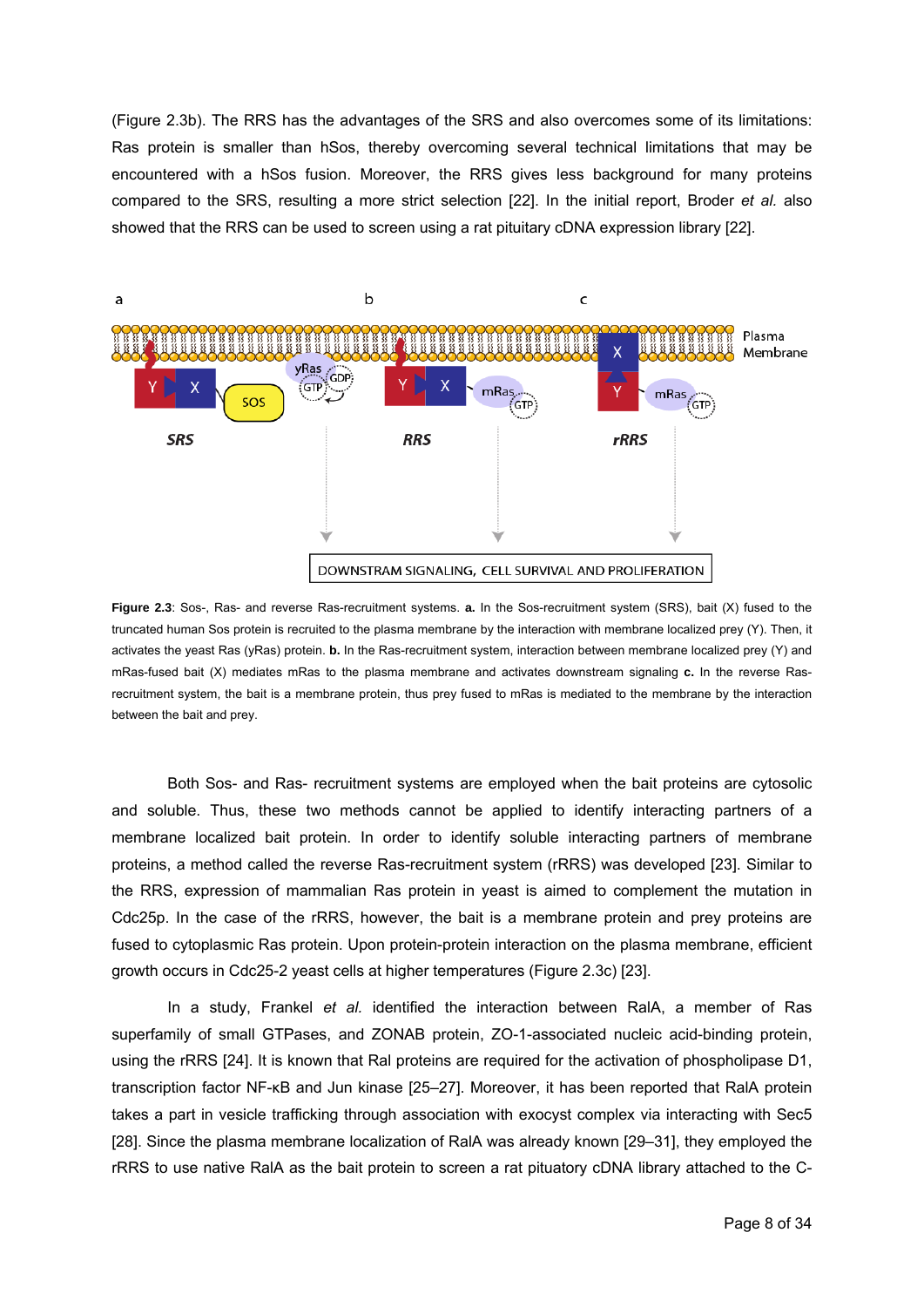terminus of Ras protein [24]. Subsequently to the extraction of plasmids from Cdc25-2 yeast colonies which can grow at  $36^{\circ}$ C, they identified ZONAB, a Y-box transcription factor that binds to the SH3 domain of ZO-1, as an interacting partner of RalA. They also reported that this interaction is GTPdependent and RalA binding can regulate ZONAB function [24].

 In spite of the fact that the rRRS is specifically developed to study interactions of membrane proteins with soluble preys, the RRS was employed more often than the rRRS for membrane proteins. In these studies, soluble cytoplasmic domains or fragments of membrane proteins of interest are fused to Ras protein to be used as bait. This preference is due to an advantage of the RRS over the reverse RRS. When a cDNA library is screened, in the RRS, the library is fused to a small lipidation sequence (less than 20 amino acids), but in the rRRS, it is fused to a Ras protein which is about 200 amino acids. If they are compared, the possibility of steric hindrance in a library screen, which may contain up to more than 100,000 fusion proteins, is less when they are fused to a lipidation peptide. This might be the main reason why the RRS is favored over the rRRS, even for membrane proteins.

 In a recent study by Kokkola *et al.*, it has been reported that the somatostatin receptor subtype 5 (SSTR5), a G-protein coupled receptor, interacts with a putative palmitoyl transferase, ZDHHC5 by using the RRS. Even though palmitoylation of many G-protein coupled receptors (GPCRs) has been demonstrated, the enzymes responsible for this modification have been unknown. In this study, soluble C-terminal fragment of rat SSTR5 was fused to Ras protein to be used as bait. After screening the bait with an embryonic mouse brain cDNA library, it is shown that ZDHHC5 interacts with C-terminal end of SSTR5. Moreover, it has been also shown that ZDHHC5 has a positive effect on SSTR5 palmitoylation [32]. Using the same approach, Cao *et al.* used soluble αkinase domain of mouse transient receptor potential melastatin type 6 (TRPM6), an epithelial Mg+2 channel, as bait for mouse kidney cDNA library and identified its interaction with methionine sulfoxidereductase B1 (MSrB1) [33].

In conclusion, the rRRS, but not the SRS or the RRS, was developed to study interactions of membrane proteins. However, in the rRRS approach, only cytoplasmic proteins can be screened for an interaction with the membrane protein of interest. Moreover, as mentioned above, the RRS is employed more often than the rRRS for membrane proteins. The reason for this preference could be (i) the risk of steric hindrance of proteins in a cDNA library when they are fused to a Ras protein for the rRRS system (ii) the rRRS only allows the interactions between the membrane baits and soluble preys; on the other hand in the RRS, both soluble and membrane preys can be used, if a soluble fragment of a membrane protein can be used as the bait. Another disadvantage of using the rRRS system is that membrane proteins in a cDNA library can localize to the plasma membrane independently during a screen. To avoid that possibility, membrane-associated prey proteins must be excluded from the screen. Moreover, the existence of yeast homologs for mammalian membrane proteins may result in complications with the rRRS due to possible interaction of a prey with the yeast homologs independent of the interaction with the expressed bait. However, in that case, the yeast genome can be manipulated by knockout of genes encoding homologous proteins. A big advantage of choosing the rRRS over the other methods, including the RRS and the SRS, in identifying interactions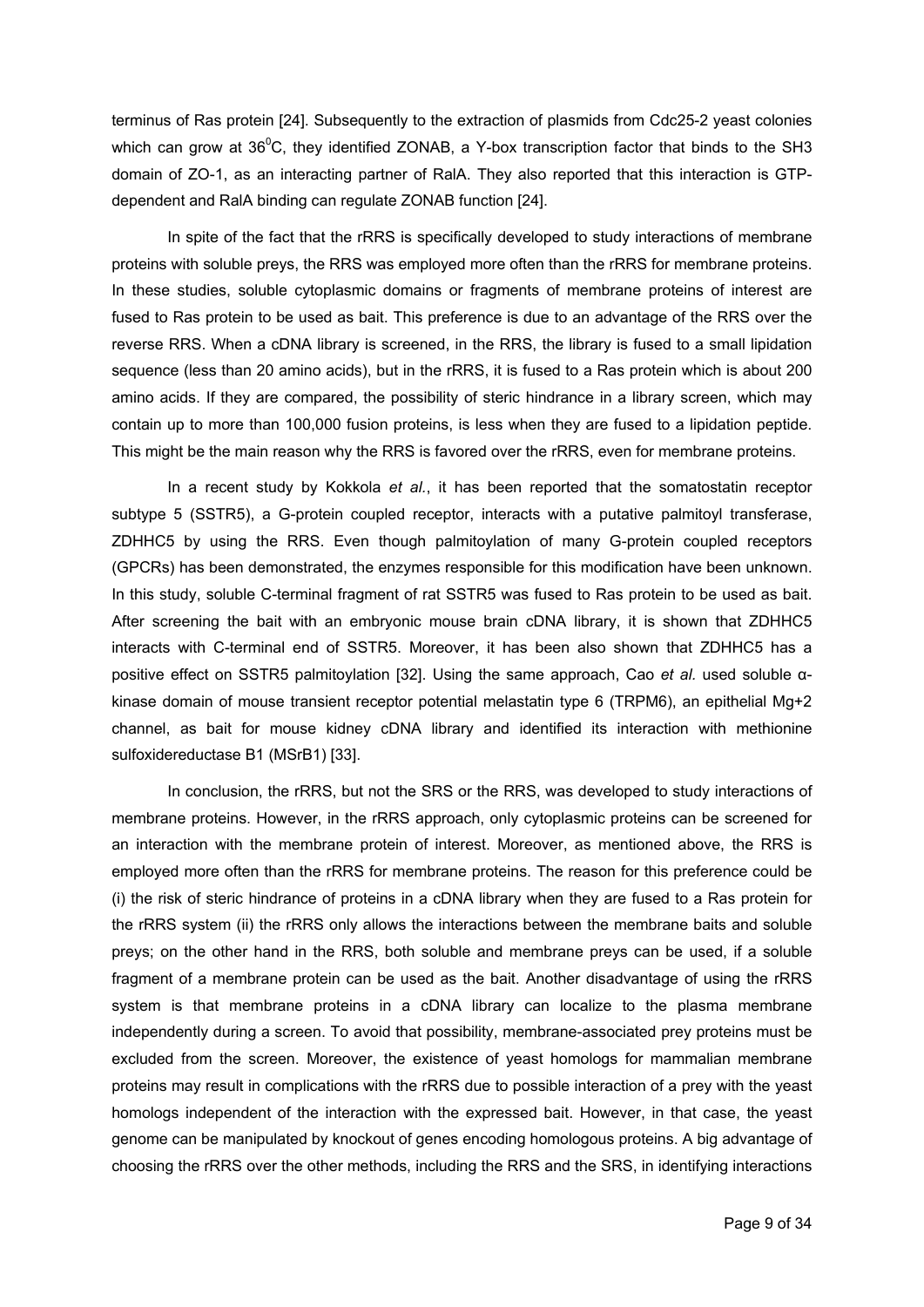is that the bait protein is used in its native form without any requirement for fusion to another protein. Therefore the rRRS is a useful approach for the baits that cause problems due to the steric hindrance when they are fused. However, the disadvantages listed above must be considered before it is employed.

# **2.3 Split Ubiquitin Yeast two-Hybrid System**

The split-ubiquitin system is based on the properties of the ubiquitin protein [34]. Ubiquitin is small, 76 amino acid, highly conserved eukaryotic protein attached to lysine groups of proteins. Attachment of ubiquitin to a protein marks that protein for proteasomal degradation [35]. Proteins that are tagged with ubiquitin moieties become substrates for ubiquitin-specific proteases (UBPs), which cleave ubiquitin from these proteins. Following this cleavage, the ubiquitin is recycled and tagged protein is degraded by the 26S proteasome. Native ubiquitin is composed of two domains that are connected by a linker. Johnsson and Varshavsky showed that inserting artificial linkers of variable length still allowed the folding of the two domains into native ubiquitin [34]. Moreover, when they co-expressed, two domains of ubiquitin, so-called Nub and Cub (N-terminal ubiquitin and C-terminal ubiquitin, respectively) can reassemble spontaneously in the absence of any linker, and the reassembled ubiquitin can be recognized by UBPs to be cleaved. In order to abolish their spontaneous reassociation, point mutations were introduced in Nub (I13G or I13A resulting in NubG or NubA, respectively). In these mutants, efficient association is observed only if the two split-ubiquitin moieties are brought into close proximity. Later they employed these findings to identify protein-protein interactions. In the so-called split-ubiquitin system, prey protein is fused to NubG or NubA, while the bait protein and a hybrid transcription factor are fused to Cub. This transcription factor consists of the bacterial LexA (DNA-binding domain of *E.coli* repressor LexA) protein and the *Herpes simplex* VP16 transactivator domain[36]. Cub and NubG reassemble only in the case of bait and prey interaction, and following the formation of native ubiquitin, the transcription factor is released by UBP-mediated cleavage. Therefore, interaction can be detected by the expression of LexA-VP16-regulated reporter genes (Figure 2.4a). The split-ubiquitin system fused to a transcription factor is also called the membrane yeast two-hybrid (MYTH), because localization of the transcription factor-fused bait protein to a membrane is strictly required, since soluble bait fused to a transcription factor can diffuse to the nucleus and initiate transcription without any interaction.

In their original system, Johnsson and Varshavsky used dihydrofolate reductase as reporter protein [34]. Using SDS-PAGE, the release of the reporter protein was detected. However, this readout system was not convenient, since immunoprecipitation and electrophoresis steps were needed. In order to have a better readout system, Ura3p protein, an enzyme involved in the synthesis of pyrimidine ribonucleotides, has been employed [37]. Activity of Ura3p leads to uracil prototrophy and sensitivity to 5-fluoroorotic acid (5-FOA), because 5-FOA is converted into the toxic compound 5 fluorouracil causing cell death. As the yeast two-hybrid reporter, rUra3p, a variant of Ura3p which is N-terminally modified for rapid degradation according to the N-end rule, is used [38]. Thus, if interaction between bait and prey occurs,ubiquitin is cleaved from rUra3p resulting in rapid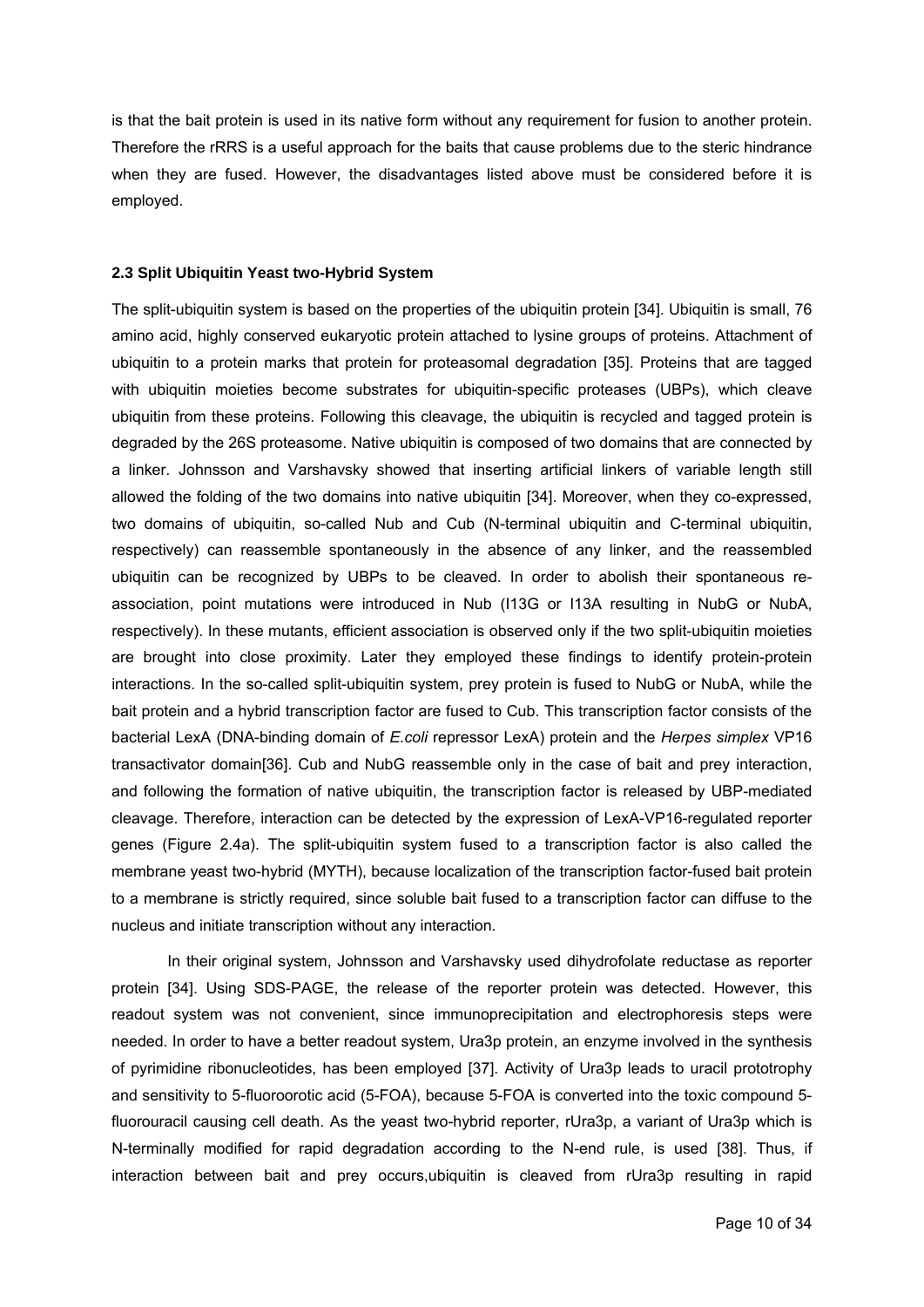degradation of rUra3p and allowing the cells grow on medium containing 5-FOA. Using this method, cells expressing two interacting proteins are identified by their ability to survive on 5-FOA, and interactions between several integral membrane proteins were mapped [37]*.*On the other hand, for membrane proteins, LexA-VP16 reporter protein is the most employed readout technique [39], since transcriptional readout causes amplification, thus offering more sensitivity for transient interactions.



**Figure 2.4: a.** Split-ubiquitin system (or the membrane yeast two-hybrid system). Reassembly of native ubiquitin is provided by the bait-prey (X and Y) interaction. Thus, UBPs can cleave ubiquitin and the transcription factor of the reporter gene is released. **b.**Protein complementation assay. Two fragments of a protein are brought together by an interaction between bait (X) and prey (Y). Reconstitution results in direct reporter protein function.

 For systematic identification of interactions of membrane proteins with both membrane and soluble proteins, the mating-based split ubiquitin system was developed [40], [41]. This method has a similar readout as the split-ubiquitin system, and additionally the split-ubiquitin system was further improved to develop a high-throughput method. In this improved approach, the bait and prey proteins are fused to the two halves of ubiquitin and expressed in yeast cells of opposite mating type (a and α). Upon mating, the diploid cell co-expresses the proteins. An interaction brings the two fragments of ubiquitin into close proximity resulting in the cleavage and release of transcription factor to activate an auxotrophic marker (Figure 2.5) [41].The advantage of this technique is that it is time efficient, i.e. instead of transforming the gene of interest through a complete cDNA library, only the opposite mating type of the library-containing yeast is transformed. Then an array screen is applied. Using the matingbased split ubiquitin system they developed, Fields and colleagues identified 1985 putative interactions among 705 integral membrane proteins [41].

 Recently, Deribe *et al*. [42] identified novel interaction partners of the human epidermal growth factor receptor (EGFR). EGFR is a single-span cell surface receptor implicated in the regulation of crucial cellular functions including cell growth, proliferation and cell survival [43], [44]. In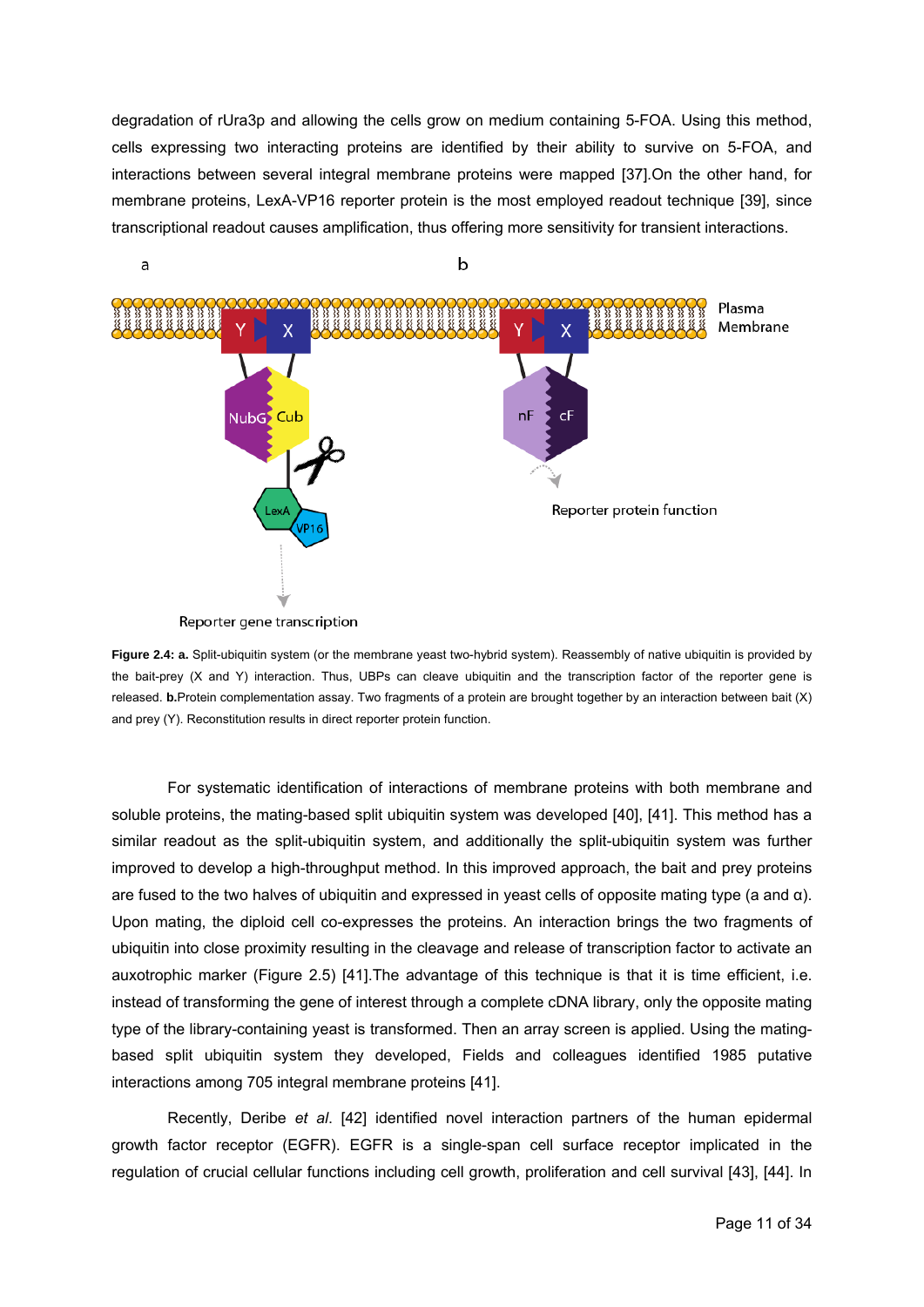their work, they fused a human fetal brain cDNA library C-terminally to NubG and transformed it into yeast containing a EGFR-Cub-transcription factor construct. After isolation and identification of plasmids from positive yeasts, they identified 87 proteins that bound to the receptor and validated the complete set of these proteins with bioinformatics and a subset by immunoprecipitation (including proteins like HSP70 and α-adaptin). Among these proteins, they also showed that activity of histone deacetylase 6 (HDAC6), a cytoplasmic lysine deacetylase, is regulated by EGFR upon interaction. Furthermore, HDAC6 deacetylates α-tubulin in stimulated cells and a feedback mechanism was identified in which HDAC6 is inactivated by EGFR through phosphorylation.



**Figure 2.5**: Two integral membrane proteins (X and Y) are fused to the two halves of ubiquitin and expressed in cells of opposite mating type. Upon interaction in diploid cells, which expresses both proteins, ubiquitin is reconstituted and cleaved by UBPs releasing the transcription factor to activate auxotrophic gene transcription. (This figure is adapted from the original study [41])

Split-ubiquitin can also be applied to multi-pass membrane proteins such as G-proteincoupled receptors (GPCRs). In one study, a GPCR superfamily member human mu-opioid receptor (MOR) was used as the bait protein [45]. Mu-opioid receptors bind to opioid agonist drugs, such as morphine and heroin, and chronic exposure may lead to opioid dependence causing neuronal alterations [46–48]. In this study, a MOR-Cub-transcription factor construct and NubG fusions of a fetal brain cDNA library were transformed into *S.cerevisiae* reporter strain THY.AP4.Out of 6 million colonies, 104 positive clones represented 10 distinct human proteins. Moreover, two of them were found to encode the C-terminus of GPR177, an orphan GPCR protein identified as a MOR interacting protein [45]. GPR117 is the mammalian ortholog of *Drosophila* Wntless/Evi/Sprinter, an evolutionary conserved protein that plays an important role in secretion of Wnt proteins from Wnt-producing cells [49–51]. In the follow up experiments they showed that morphine treatment promotes formation of MOR/GPR117 complexes followed by inhibition of Wnt secretion. In this study, the previously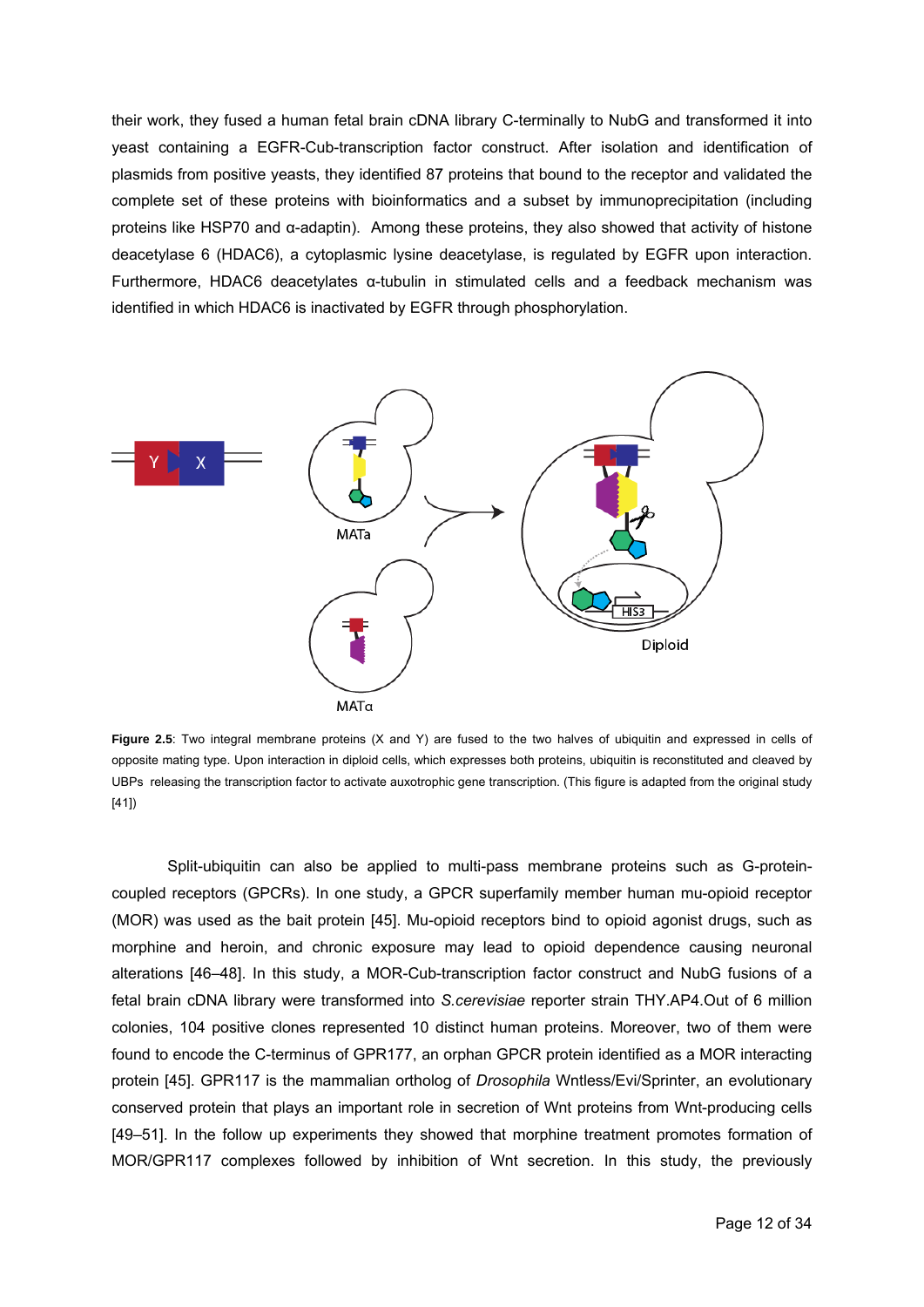unknown role for GPR177 in regulating the response to opioid drugs has been discovered using splitubiquitin system.

Another recent example of successful application of split-ubiquitin system is the work by Paumi *et al.* who investigated interaction partners of a yeast ABC transporter Ycf1p [52]. ABC transporter superfamily of membrane transporters is ubiquitous in all organisms from microbes to mammals and they actively transport a broad range of substrates across cell membranes [53–55]. In their previous study ( [41] also mentioned above), out of selected 705 annotated integral membrane proteins, only 365 were found to be competent for split-ubiquitin screening. Many of the remaining 340 membrane proteins were untestable due to their high expression levels resulting in mislocalization and self-activation of the reporter gene in the absence of prey. Paumi and his co-workers added an additional YFP protein to Cub, resulting in a C terminal Cub-YFP-TF tag for the bait protein (named integrated MYTH). Thus, they could verify the localization of expressed protein by fluorescence microscopy. Using their approach, they identified six Ycf1p-interacting proteins and among these proteins Tus1p, a cytosolic GEF for Rho1p, has an activating function on Ycf1p via the small GTPase Rho1p [52].

The split-ubiquitin system is the most employed yeast two-hybrid approach for membrane protein interactions. It has been shown that it can be applied to yeast [52], plant [56] and mammalian[42], [45], [57] membrane proteins. Moreover, this approach can be used to identify interactions of plasma membrane proteins, ER proteins [58] and outer nuclear proteins [59]. One of the most advantageous features of this system is having small ubiquitin fragments in hybrid proteins, which minimizes the possibility of steric hindrance. Additionally, even though the bait protein is a membrane protein, prey can be either a (trans)membrane protein like the bait or can be a soluble protein. However, it is strictly required that the bait protein fused to a transcription factor must be anchored to a membrane or at least have strong affinity for a membrane. Since soluble bait proteins can diffuse to the nucleus without interacting Nub and independently start transcription, soluble membrane-associated proteins cannot be used as baits for split-ubiquitin system with a transcription factor as reporter. Moreover, false positives may arise from proteolysis of the fusion protein and release of the transcription factor by unknown process (e.g. quality control mechanisms in the ER). However, all possibilities mentioned for false positive readout can be eliminated by proper control experiments. Moreover, split-ubiquitin based cDNA libraries for yeast, *C. elegans*, Drosophila and several mammalian tissues are available commercially, which also makes the split-ubiquitin system cost-effective.

# **2.4 G-protein fusion based yeast two-hybrid system**

In another variation of the yeast two-hybrid system, working dynamics of heterotrimeric G-proteins, consisting of  $G_\alpha$ ,  $G_\beta$  and  $G_\gamma$  subunits are used. Upon GPCR activation, a conformational change in the G-protein α-subunit occurs and triggers exchange of GDP for GTP. This exchange, results in dissociation of the G<sub>β/γ</sub> subunits. Then the G<sub>α</sub> and G<sub>β/γ</sub> subunits activate different downstream pathways until GTP is hydrolyzed and the G-protein reverts to its initial inactive conformation [16]. In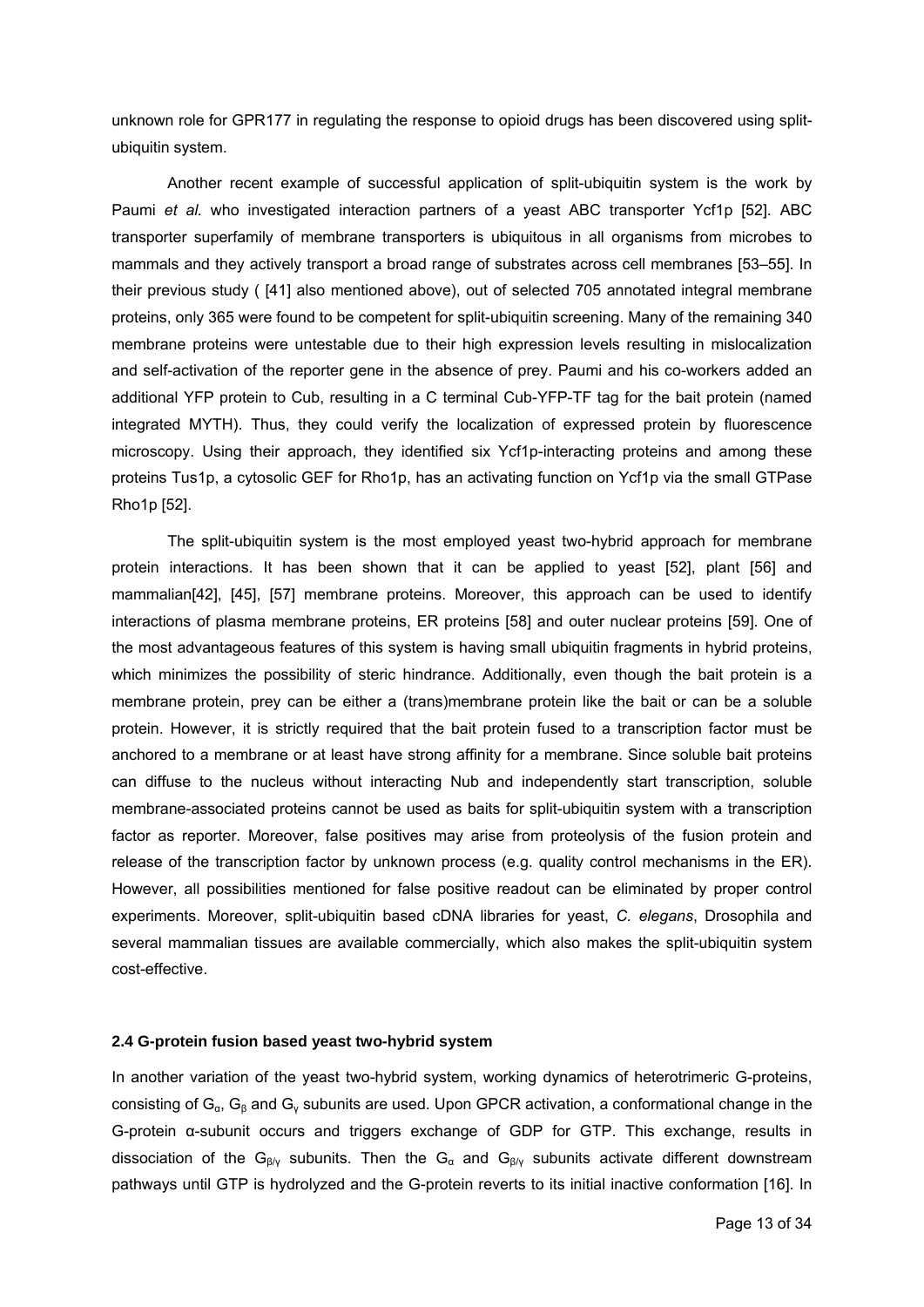the G-protein fusion based yeast two-hybrid approach, the protein of interest, i.e. the bait is an integral membrane protein and the prey is expressed as a soluble fusion to a G-protein γ-subunit in Gγdeficient yeast mutant [60]. The interaction between bait and prey recruits the Gγ fusion protein to the membrane where they sequester the  $G<sub>β</sub>$  subunit, thus disrupting the formation of the heterotrimeric Gprotein complex and the following downstream signaling in yeast [60]. In this assay, yeast survival and growth is only feasible when the bait protein does not interact with the prey (Figure 2.6).



CELL SURVIVAL AND PROLIFERATION

**Figure 2.6:** G-protein fusion based yeast two-hybrid system **a.** Dynamics of a heterotrimeric G-protein. The activation of a GPCR leads to dissociation of Gβ/γ from Gα and activation of downstream effectors. **b.** In the Gγ-deficient yeast strain, a hybrid of the cytosolic prey (Y) protein with Gγ interacts with Gβ and membrane-bound bait (X) protein. Then, the interaction of Gβ to activated Gα is prevented, thus inhibiting downstream signaling and gene expression.

 Subsequent to the discovery of their approach, the authors tested two well-known interactions by this method. First, they tested the interaction of syntaxin 1a with nSec1. Syntaxin 1a has a function in synaptic vesicle fusion and it is a proven drug target. nSec1 binding to syntaxin 1a prevents its assembly with the SNARE core complex, a protein complex required for bilayer fusion [61]. For their second screen, they also tested interaction between fibroblast growth factor-receptor 3 and SNT-1 [60]. Both interactions validated that the G-protein fusion based system can be employed for membrane protein interactions.

 Even though the G-protein fusion based yeast two-hybrid system has a major advantage of having only one of the two binding partners as a fusion protein, this technique is not employed as often as others. The main disadvantage of the approach is that the interaction must be measured as reduction in growth. In fact this method was developed to discover drugs which can disturb the interactions of membrane proteins, i.e. when growth of yeast is inhibited in the case of interaction between bait and prey, a drug, which abolishes the interaction, can regain growth. The authors tested the interaction between syntaxin 1a and nSec1 since inhibitors of syntaxin 1a are used to treat muscle spasms that result from improper neurotransmitter release [60]. Despite the fact that this method was developed to screen drugs on known membrane protein interactions, it is still an applicable approach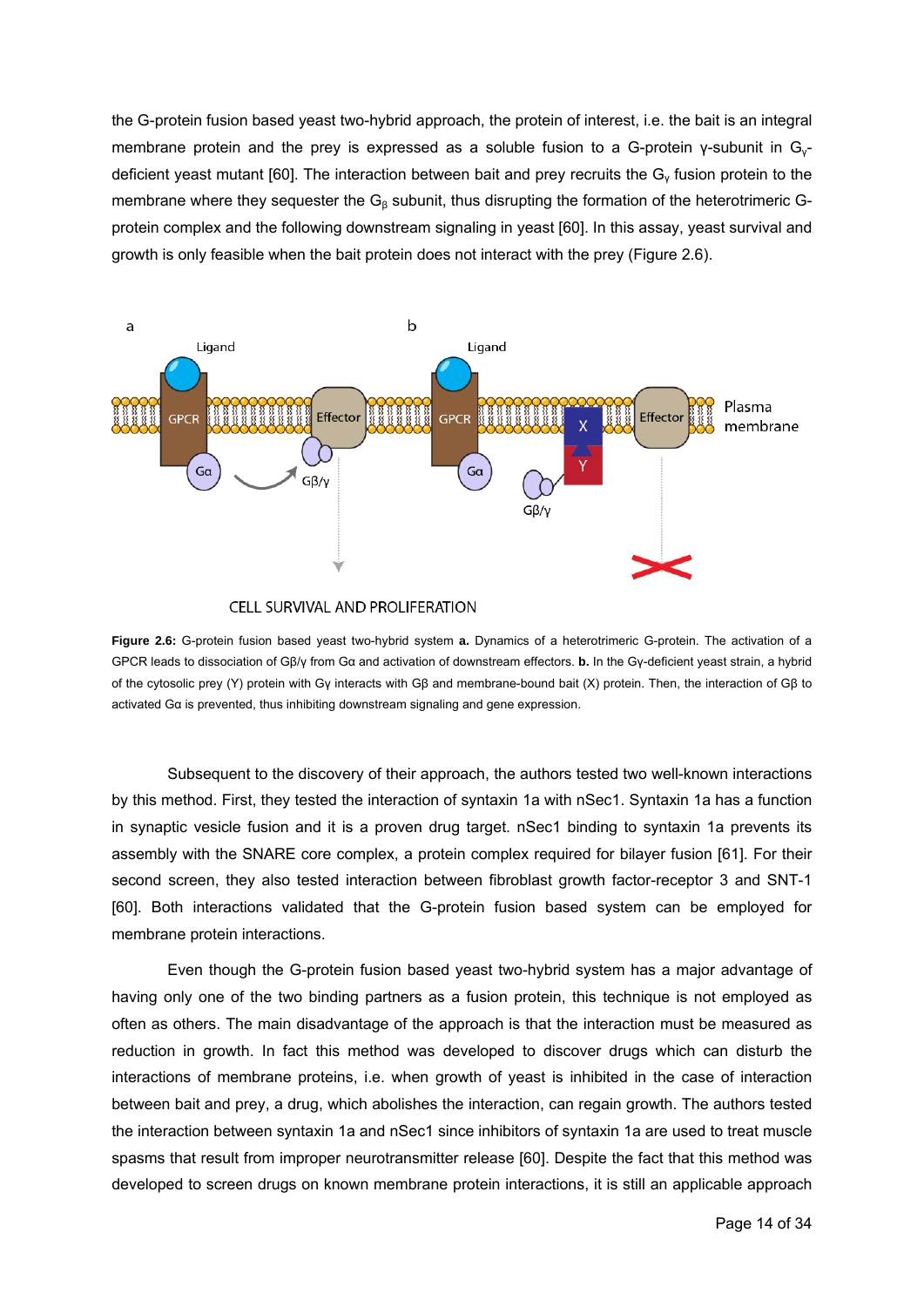to identify membrane protein-protein interaction. However, a big limitation of G-protein fusion based yeast two-hybrid system is that the prey proteins can only be soluble proteins.

# **2.5 SCINEX-P system**

a

The SCINEX-P (screening for interaction between extracellular proteins) system allows the analysis of protein-protein interactions that occur in the oxidizing environment of the ER [62]. In eukaryotic cells, proteins that are destined for secretion and cell surface localization as transmembrane proteins are processed in the ER. The ER offers a unique oxidizing environment, in which ER-resident chaperones enable proper folding and the formation of disulfide bonds[63]. Moreover, N-linked glycosylation is important for proper folding of proteins in the ER [64]. Considering the fact that proteins which are required to be processed in the ER in order to gain functionality or conformation, cannot be subjected to any of the yeast two-hybrid methods mentioned previously, the SCINEX-P system was developed, which is based on the properties of Ire1p, a type I transmembrane protein residing in the yeast ER that is responsible for the so-called unfolded protein response (UPR) [65]. When proper protein folding is abolished, unfolded or incorrectly folded proteins accumulate in the ER. This kind of stress is responded to by transcription of genes encoding ER-resident chaperones and enzymes that assist protein folding in the ER lumen. In yeast, the stress signal from the ER to the nucleus is transmitted by Ire1p. The N-terminal luminal domain of Ire1p functions as a sensor for the folding of ER proteins and controls the dimerization of the transmembrane protein. The C-terminal cytosolic part is a kinase and activated upon dimerization to start the stress response. As it responds to stress, activated Ire1p induces the production of the transcriptional activator Hac1p which later binds to the unfolded protein response elements in the promoter region of the genes encoding ER-resident proteins [66–68].



 $\mathsf b$ 

**Figure 2.7:** The unfolded protein response and its application for the detection of protein interactions. **a.** The ER resident transmembrane protein Ire1p functions as a sensor for unfolded protein, which induces Ire1p dimerization and eventually transcription from the unfolded response elements. **b.** In the SCINEX-P system, the components of the unfolded protein response pathway have been modified. One of the proteins of interest is fused to Ire1p carrying a point mutation (pm) and the other protein is fused to a C-terminal deletion mutant of Ire1p (del).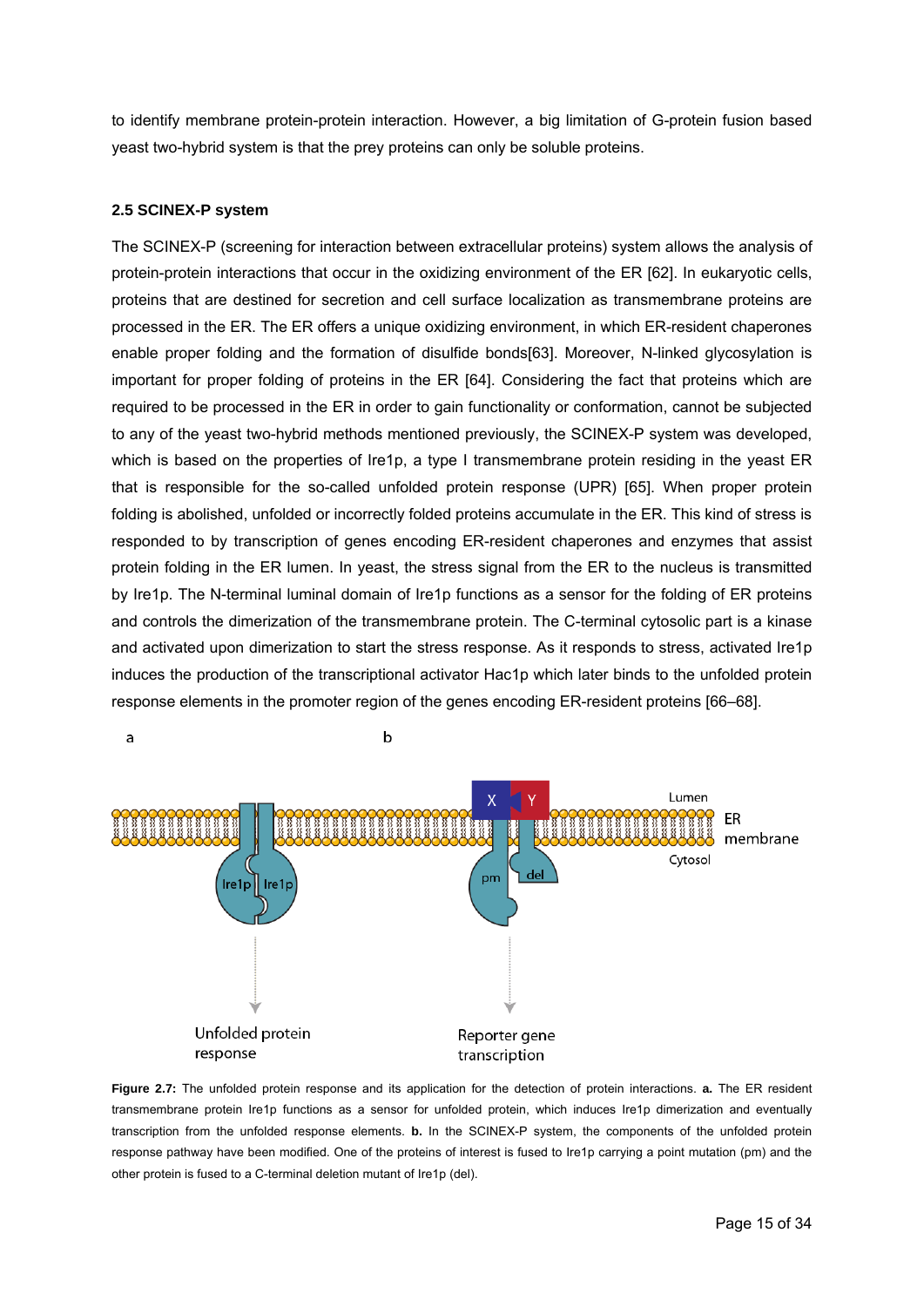In the SCINEX-P system, proteins of interest are fused to the luminal N-termini of mutated Ire1p proteins. These mutations of Ire1p (one has a point mutation and the other contains a Cterminal deletion) block autonomous dimerization of the protein unless they are brought to close proximity by the interaction of the two proteins of interest. Interaction between proteins can be measured by the activity of the reporter gene which is inserted upstream of unfolded protein response elements which are activated by Hac1p [62]. This system is more favorable to be employed when at least one of the proteins is not a transmembrane protein on the ER, where previously mentioned systems, such as split-ubiquitin, cannot be applied.

 To test their approach, Urech *et al*. tested the interaction between two different single chain antibodies (anti-GCN4wt and λ-Graft) and their common epitope the leucine-zipper of the yeast transcription factor Gcn4p. Moreover, in another study, Pollock *et al*. identified the interacting residues of calnexin with ERp57. Calnexin is a single span type I transmembrane protein which is known to be working cooperatively with ERp57,a soluble ER resident protein, for the quality control system of the ER [69].

 The SCINEX-P system can detect interactions between extracellular and/or ER-derived membrane proteins. With this approach, the authors were able to detect an interaction that could not be observed using the conventional yeast two-hybrid system [62], [70]. On the other hand, this method is not applied as often as other yeast-two hybrid systems because of the technique being limited to the ER lumen. Moreover, even though most of the membrane proteins are derived from the ER, they might not be completely functional there, since they can be modified in the Golgi or even on the plasma membrane.

#### **2.6 Protein Complementation Assays**

Despite the fact that the protein complementation assay (PCA) is not a yeast two-hybrid method, it is noteworthy to mention it under yeast two-hybrid systems. It was well-known over 60 years that fragments of proteins can reassemble into functional complexes as in ribonuclease and βgalactosidase [71], [72]. However, the concept of split-protein reassembly to test protein-protein interactions was introduced in 1994 by Johnsson and Varshavsky, who demonstrated that when they are in close proximity two fragments of a ubiquitin can still function like a native ubiquitin [34]. As described above, many protein-protein interactions, including membrane proteins, were identified using this feature of ubiquitin. By using the same principle, many proteins are dissected into such fragments to test protein-protein interaction. The only difference, however, is instead of expressing a reporter gene as it is in split-ubiquitin system, split proteins function as reporters themselves (Figure 2.4b). For instance, interaction of bait and prey proteins fused to two halves of β-galactosidase protein can be observed by the β-galactosidase activity, rather than introducing a β-galactosidase gene as a reporter in a split-ubiquitin system. In principle, most of the proteins can be split into such fragments; however, there are a few criteria that must be met for the successful design of a split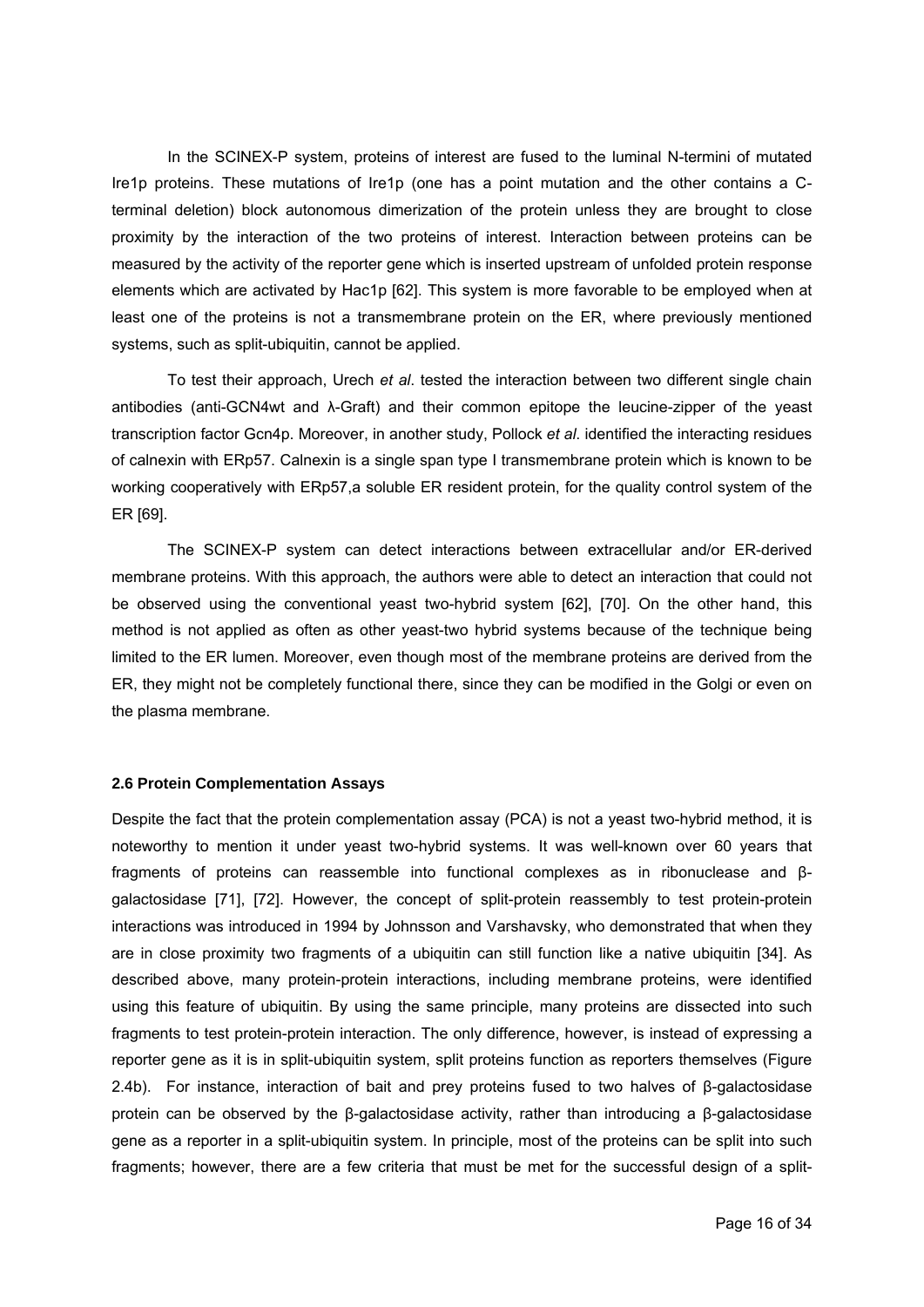protein reporter. Each protein fragment by itself should not demonstrate any activity; affinity of the fragments in the absence of the interaction between bait and prey should be negligible; and the reassembled protein must provide a readily measurable read out. Up to date many reporter proteins were used to identify or test protein-protein interactions. As mentioned, β-galactosidase is one of the earliest ones to be used [73]. In a setup with split β-galactosidase proteins, interaction of candidate proteins can be measured by using a colorimetric assay. Other reporter proteins such as GFP [74], YFP [75] and luciferase [76–78] whose readouts can be detected by fluorescence techniques are also employed to test/identify interactions. Moreover, the auxotrophic marker Trp1p, a yeast tryptophan synthesizing enzyme, is also used as reporter protein in PCA [79]. Besides those mentioned, dihydrofolatereductase [80], [81], β-lactamase [82], [83], cytosine deaminase [84], TEV protease [85], thymidine kinase [86] and chorismatemutase[87] are among the proteins used as reporter genes.

 Tarassov *et al*. performed a systemic binary screen for protein-protein interactions at a genome wide scale in *S. cerevisiae* using a PCA based on a dihydrofolate reductase assay [88]. They included 1124 endogenously expressed proteins and identified 2770 interactions. Among these interactions membrane proteins were also included, such as V-ATPase complexes and ESCRTs (endosomal sorting complexes required for transport) [88].

 PCA is a useful and often preferred method to study membrane protein interactions. Up to date about 10 percent of yeast protein interactions were identified by PCA (Figure 2.1). The only difference between PCA and the yeast two-hybrid system is that there is no transcriptional step in PCA. However, this can be an advantage, since interaction of proteins can give direct readouts. However, it must be noted that the reassembly of some of the split-protein reporters (e.g. GFP) is irreversible. This feature can limit the ability to gain temporal information on interactions, although they are useful to trap low affinity interactions [89].

#### **2.7 Discussion**

The budding yeast *S. cerevisiae* has several advantages such as short life cycle, possession of eukaryotic secretory machinery and post-translational modifications. Another powerful feature of yeast is easier manipulation of the genome compared to mammalian cells. Thus it is also used to establish new technologies to study interactions of eukaryotic proteins.

The yeast two-hybrid technologies presented here are effective tools to fish for membrane protein interacting partners. As summarized in Table 2.1, not all of these methods can be used to test an interaction between two membrane proteins. Even though the bait protein is a membrane protein, some of these methods can only be used to fish for soluble proteins (the rRRS, G-protein fusion based system). However, methods like the split-ubiquitin and the protein complementation assay have minor limitations making these methods the most often employed.

 Even though yeast two-hybrid approaches are cost-effective and readily applied, they can be problematic due to some features of the host organism. First of all, it is a known fact that expression of some membrane proteins might be toxic for yeast. If an auxotrophic marker is used to observe an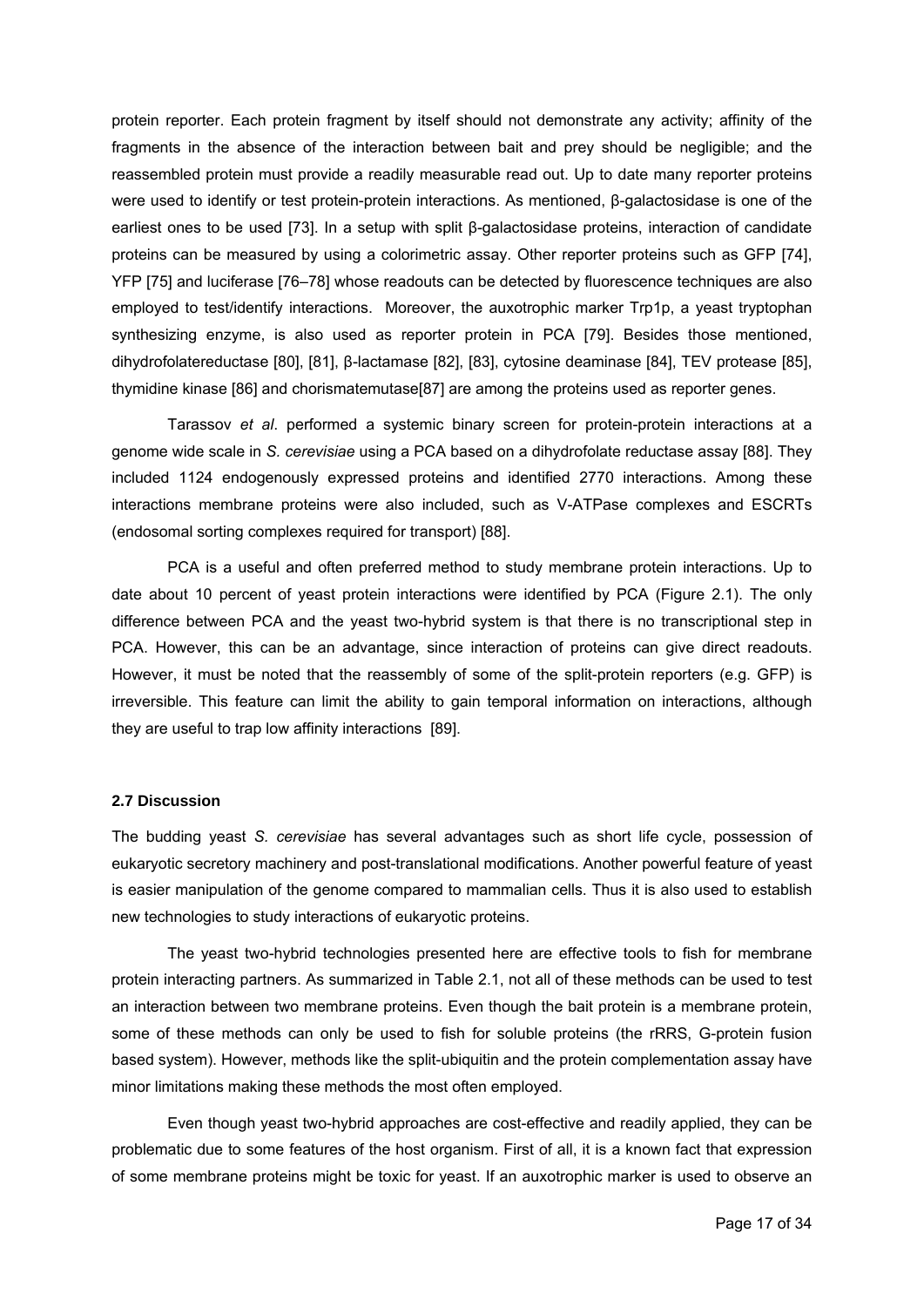interaction, toxicity of a membrane protein may give a false negative. Second, expression levels of the proteins of interest are also challenging. For instance, in a split-ubiquitin system, a highly expressed bait protein can mislocalize to the nucleus and initiate reporter gene transcription on its own. Or else, in an rRRS setup, mRas-fused prey protein with a low expression level may not be able to find its partner on plasma membrane. Moreover, if a non-yeast membrane protein is tested, it must always be taken into consideration that missing or additional cofactors and proteins in the yeast milieu may give false readouts. Another possible drawback is that if protein-protein interactions depend on free amino or carboxyl termini, steric hindrance due to the fusion can give a negative readout. That is why most interactions identified by the yeast two-hybrid are also tested by biochemical assays.

| <b>Method</b>                     | <b>Possible baits</b>           | Possible preys                  | <b>Cellular compartment</b>    |
|-----------------------------------|---------------------------------|---------------------------------|--------------------------------|
| Classical yeast two-hybrid system | Soluble proteins                | Soluble proteins                | <b>Nucleus</b>                 |
| Sos-recruitment system            | Soluble proteins                | Membrane localized<br>proteins  | Plasma membrane periphery      |
| Ras-recruitment system            | Soluble proteins                | Membrane localized<br>proteins  | Plasma membrane periphery      |
| Reverse Ras-recruitment system    | Membrane<br>proteins            | Soluble proteins                | Plasma membrane periphery      |
| Split-ubiquitin system            | Membrane<br>proteins            | Soluble or<br>membrane proteins | Cytosolic side of any membrane |
| G-protein fusion system           | Membrane<br>proteins            | Soluble or<br>membrane proteins | Plasma membrane periphery      |
| <b>SCINEX-P</b>                   | Extracellular or TM<br>proteins | Extracellular or TM<br>proteins | Endoplasmic reticulum          |
| Protein complementation assay     | Membrane<br>proteins            | Soluble or<br>membrane proteins | Cytosolic side of any membrane |

**Table 2.1**: Summary of the described yeast two-hybrid methods

 Despite the fact that the original yeast two-hybrid system has limitations for membrane proteins, the improved two-hybrid systems listed here made it possible to study many membrane proteins, including extracellular, outer nuclear and other organellar membrane proteins. Moreover, with the help of available cDNA libraries from many tissues of several organisms, yeast two-hybrid systems might be one of the most effective tools to identify membrane protein interactions.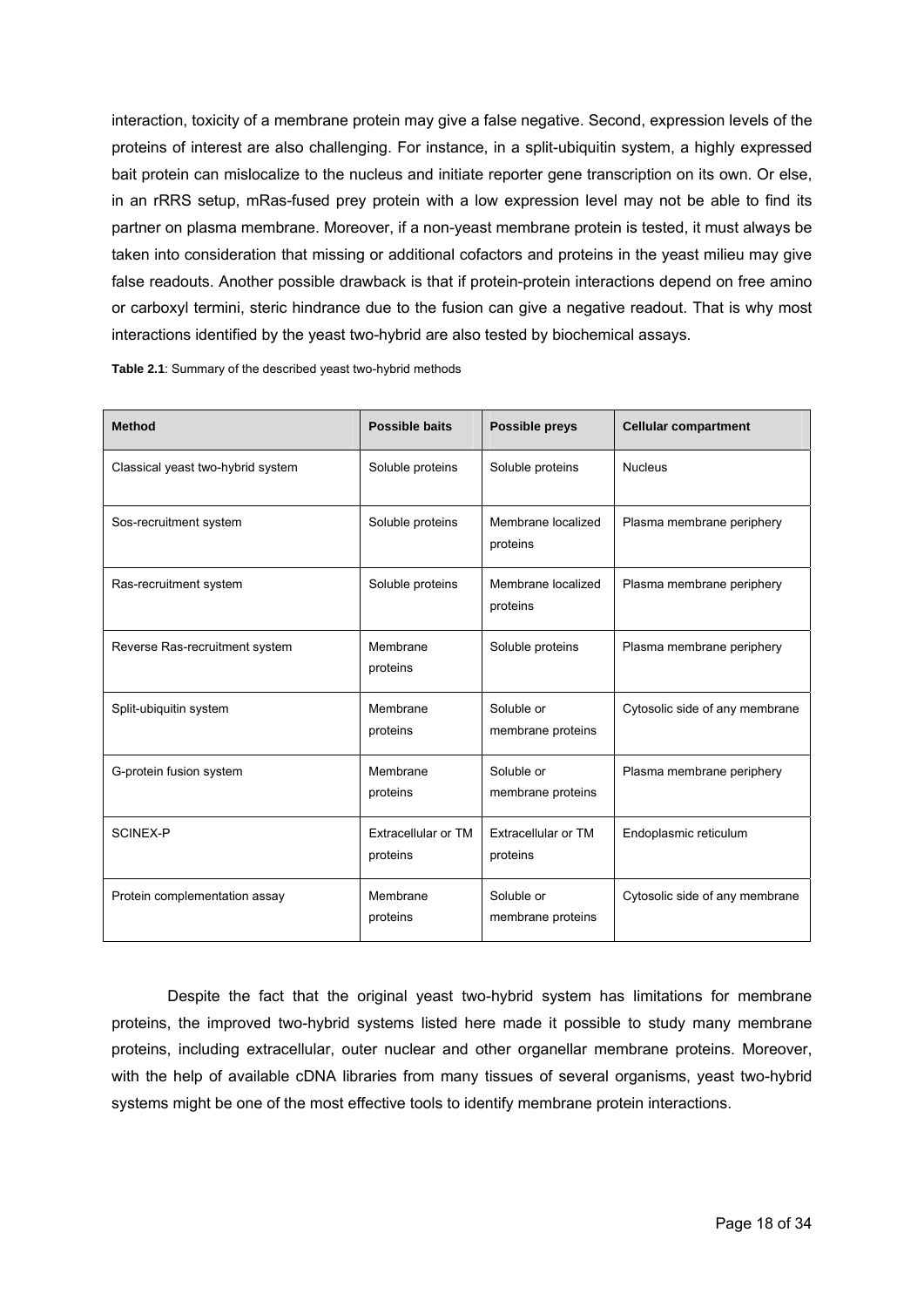# **Chapter 3**

# **INCORPORATION OF PHOTO-CROSSLINKING AMINO ACIDS INTO PROTEINS IN A SITE SPECIFIC MANNER**

# **3.1 Introduction**

Crosslinking is a way to confirm or identify protein-protein interactions. Especially for studying transient interactions, linking two interacting proteins by a covalent bond is a convenient approach. In chemical crosslinking, when exposed to a common crosslinker, most of the functional groups react quickly enough to permit a 'freezing' in place of interactions, thus fixing the interacting molecules in a complex sufficiently stable for isolation and characterization [90]. Following the crosslinking, the protein of interest is purified with the crosslinked proteins and interacting partners are identified by either mass spectrometry techniques or using known antibodies. Formaldehyde, an amine-reactive chemical crosslinker, due to its small size has been employed numerous times to crosslink proteins through primary amines. However, it can spontaneously form polymers in solution and is not proteinspecific, thus it can crosslink other macromolecules such as lipids and DNA. Moreover, the complex chemistry of formaldehyde can result in heterogeneous products making analysis by mass spectrometry difficult [91]. NHS-esters have relatively less complex chemistry and are more specific for proteins. However, they have limitations for crosslinking and the cell membrane is not permeable for these chemicals. [90], [91].

A direct way to study protein-protein interactions in living cells is crosslinking proteins by using unnatural photo-reactive amino acids. In 1986, Kauer *et al*. described the photo-crosslinking amino acid p-benzoyl-L-phenylalanine (pBpa, Figure 3.2), and small peptides containing photocrosslinking amino acids were obtained by chemical synthesis [92]. Moreover, it has been demonstrated that photo-crosslinking amino acids can be incorporated into proteins by an *in vitro* assay using chemically misacylated tRNAs [93], [94]. However, the yields in chemical misacylation are low and the proteins are generated *in vitro*. In another study, unnatural amino acids have been used for acetylcholine receptors in *Xenopus* oocytes by microinjection of a chemically misacylated tRNA and the relevant mRNA [95]. Although methods using chemically misacylated tRNAs are quite useful, they are limited to the production of small quantities of protein due to their stoichiometric nature.

About a decade ago, the ability to incorporate unnatural amino acids into proteins at defined sites *in vivo* was introduced by the Schultz Lab [96]. Here, we report the technology of *in vivo* incorporation of photo-crosslinking amino acids developed by the same group to study protein-protein interactions. Moreover, we report studies in which this new technology was employed in membrane protein interactions.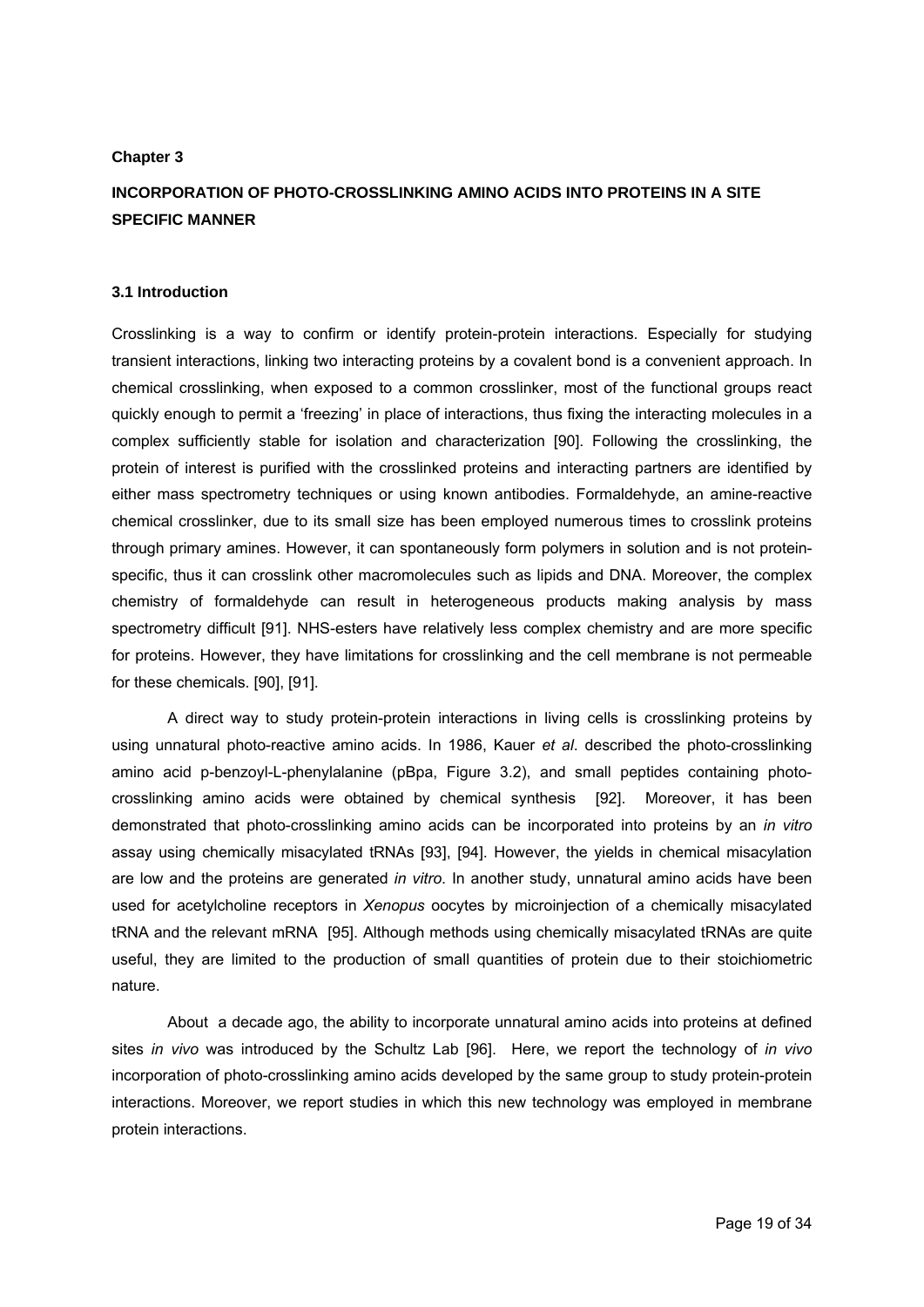#### **3.2 Expanding the Genetic Code with Photo-Crosslinking Amino Acids**

Addition of a new amino acid to the genetic repertoire *in vivo* requires new components for the translational machinery [96]. First of all, a photo-crosslinking amino acid is required, which cannot be a substrate of any of the endogenous aminoacyl-tRNA synthetases. The amino acid must be efficiently transported into the cytoplasm when it is added to the growth medium. Secondly, a new tRNA is needed that is not recognized by the existing host aminoacyl-tRNA synthetases, but functions efficiently in translation (i.e. an orthogonal [meaning that it functions independently of the endogenous synthetases and tRNAs] tRNA). This orthogonal tRNA must be able to deliver the novel amino acid in response to a codon that does not encode any of the common 20 amino acids (nonsense or four-base codon). Finally, a new aminoacyl-tRNA synthetase (an orthogonal synthetase) is also required. This synthetase aminoacylates the orthogonal tRNA, but does not recognize any of the endogenous tRNAs of the host organism. Moreover, this synthetase must use only the desired photo-crosslinking amino acid but not any of the other 20 amino acids as substrate (Figure 3.1) [96].



**Figure 3.1: a.** To introduce an unnatural photo-crosslinking amino acid into a protein, the amino acid is added to the growth medium and taken up by the cell. The photo-crosslinking amino acid is recognized by an orthogonal aminoacyl-tRNA synthetase and attached to an orthogonal amber codon suppressor tRNA, allowing its incorporation into the peptide in response to the amber stop codon UAG. **b.** The pyrrolysyl-tRNA synthetase (PylRS)-tRNA pair from *Methanosarcina barkeri* or *Methanosarcina mazei* is orthogonal for both bacteria and eukaryotes. On the other hand, *M. jannaschii* tyrosyl-tRNA synthetase (MjTyrRS)-tRNA pair is orthogonal in bacteria; and *E. coli* tyrosyl-tRNA synthetase (EcTyrRS)-tRNA is orthogonal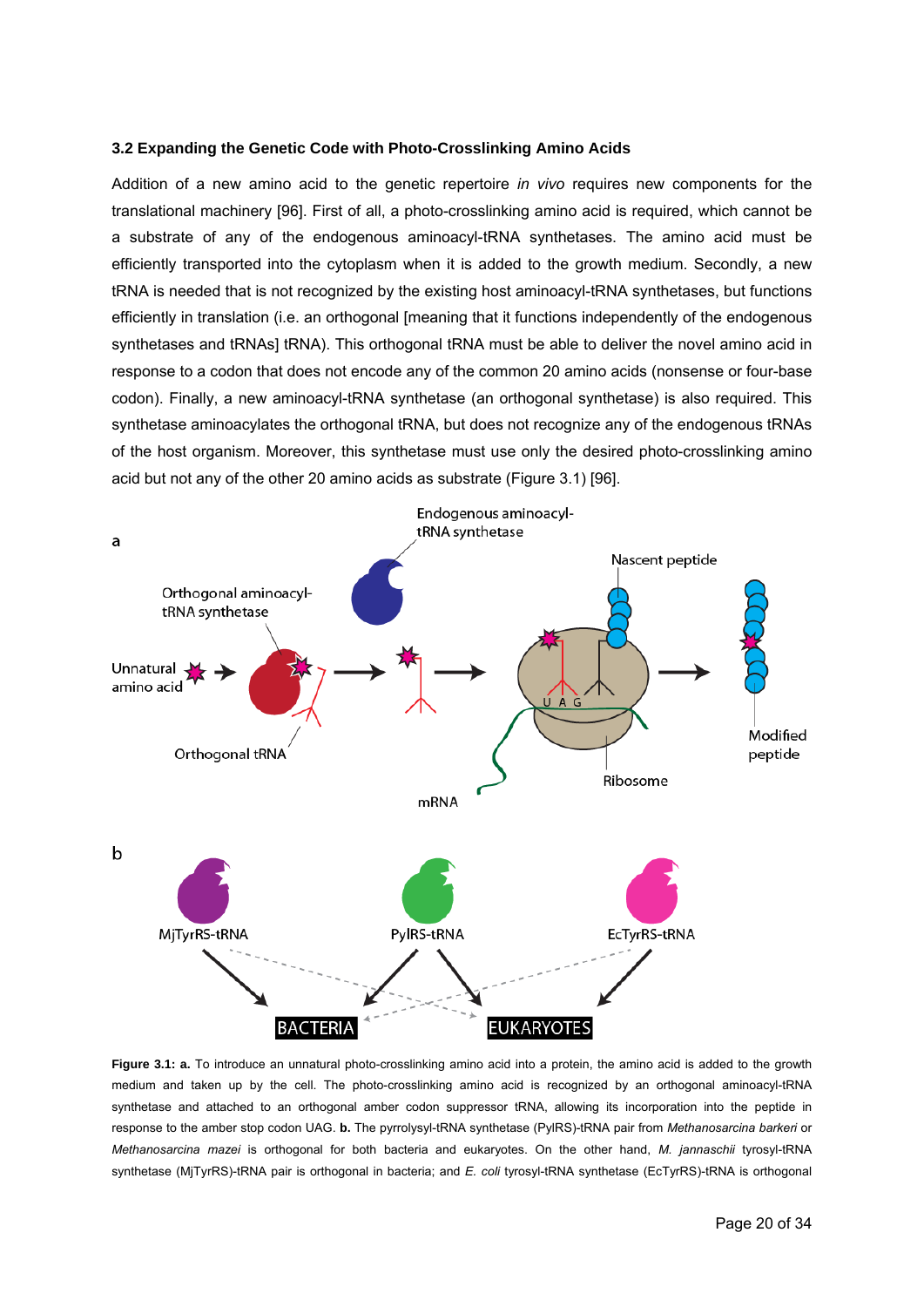*(Figure 3.1 continued)* only in eukaryotes. The dashed arrows connect synthetase-tRNA pairs to organisms which they crossreact with their endogenous translational components. (This figure is adapted from Davis and Chin [97])

Initial efforts to encode unnatural amino acids in *E. coli* were aimed at engineering an endogenous aminoacyl-tRNA synthetase / tRNA pair to be orthogonal in *E. coli*. However, misaminoacylation of native tRNAs by engineered aminoacyl-tRNA synthetases resulted in false incorporation of unnatural amino acids. In order to overcome this problem, *in vitro* studies identified orthogonal pairs from other organisms which do not interact with *E. coli* tRNAs and aminoacyl-tRNA synthetases. One candidate pair is the tyrosyl tRNA ( $M$ j-tRNA<sup>Tyr</sup>) and its synthetase ( $M$ jTyrRS) from *Methanococcus jannaschii*, an archaebacterium. Tyrosyl tRNA of *M. jannaschii* has a different identity element from *E.coli* tyrosyl tRNA (First two base pair of the acceptor stem is CG in *M. janaschii* and GC in *E. coli*) [96]. Moreover, MjTyrRS does not have an editing mechanism and therefore, should not proofread if an unnatural amino acid is charged to the tRNA. Since the amber stop codon is the least used among the three stop codons (7%) in *E. coli* and rarely terminates any essential genes [98], MjtRNA<sup>Tyr</sup> was mutated to an amber suppressor tRNA, Mj-tRNA<sup>Tyr</sup><sub>CUA</sub>, which can be efficiently aminoacylated by MjTyrRS and is a poor substrate for the *E. coli* synthetases. In order to reduce the interaction of Mj-tRNA<sup>Tyr</sup><sub>CUA</sub> with *E. coli* synthetases, 11 nucleotides of the tRNA that are known not to interact with the MjTyrRS were randomly mutated to generate a suppressor tRNA library. This library was passed through a negative selection which removes tRNAs that are aminoacylated by *E. coli*synthetases and then through a positive selection for tRNAs that can be efficiently aminoacylated by MjTyrRS ([96] and references within)

In order to alter the amino acid specificity of MiTyrRS, in order for it to charge the MitRNA<sup>Tyr</sup><sub>CUA</sub> with an unnatural amino acid, five residues in the active site of MjTyrRS were mutated according to the crystal structure of the homologous tyrosyl-tRNA synthetase from *Bacillus*  stearothermophilus. A large library of MjTyrRS mutants consisting of more than 10<sup>8</sup> mutants was developed and subjected to a double-sieve selection. In the positive selection, suppression of an amber stop codon introduced to a nonessential position in the chloramphenicol resistance gene, chloramphenicol acetyl transferase, was aimed for. Cells transformed with the mutant MjTyrRS library and Mj-tRNA<sup>Tyr</sup><sub>CUA</sub>gene were selected for their survival in media containing the unnatural amino acid and chloramphenicol. Since suppression efficiency of Mj-tRNA<sup>Tyr</sup>cu<sub>A</sub> was already known, cells can survive chloramphenicol treatment if mutant MjTyrRS can charge the orthogonal tRNA with a natural or unnatural amino acid. The surviving cells were then subjected to a negative selection, in which the surviving cells were grown in the presence of chloramphenicol and in the absence of unnatural amino acids. Thus, cells that can introduce only unnatural amino acids are not able to grow in the presence of chloramphenicol. Those cells that did not survive were isolated in a replica plate and identified as orthogonal aminoacyl-tRNAsynthetases ([96] and references within).

Subsequently to the development of the method to incorporate unnatural amino acids into *E. coli* proteins, the first photo-crosslinking amino acid introduced into *E. coli* translational machinery in response to the amber stop codon TAG was pBpa [99].It was demonstrated that mutant aminoacyltRNA synthetase MjBpaRS is able to charge mutant tRNA with pBpa and pBpa can be incorporated to amber sites with high-fidelity [99]. Subsequently to the introduction of the first photo-crosslinking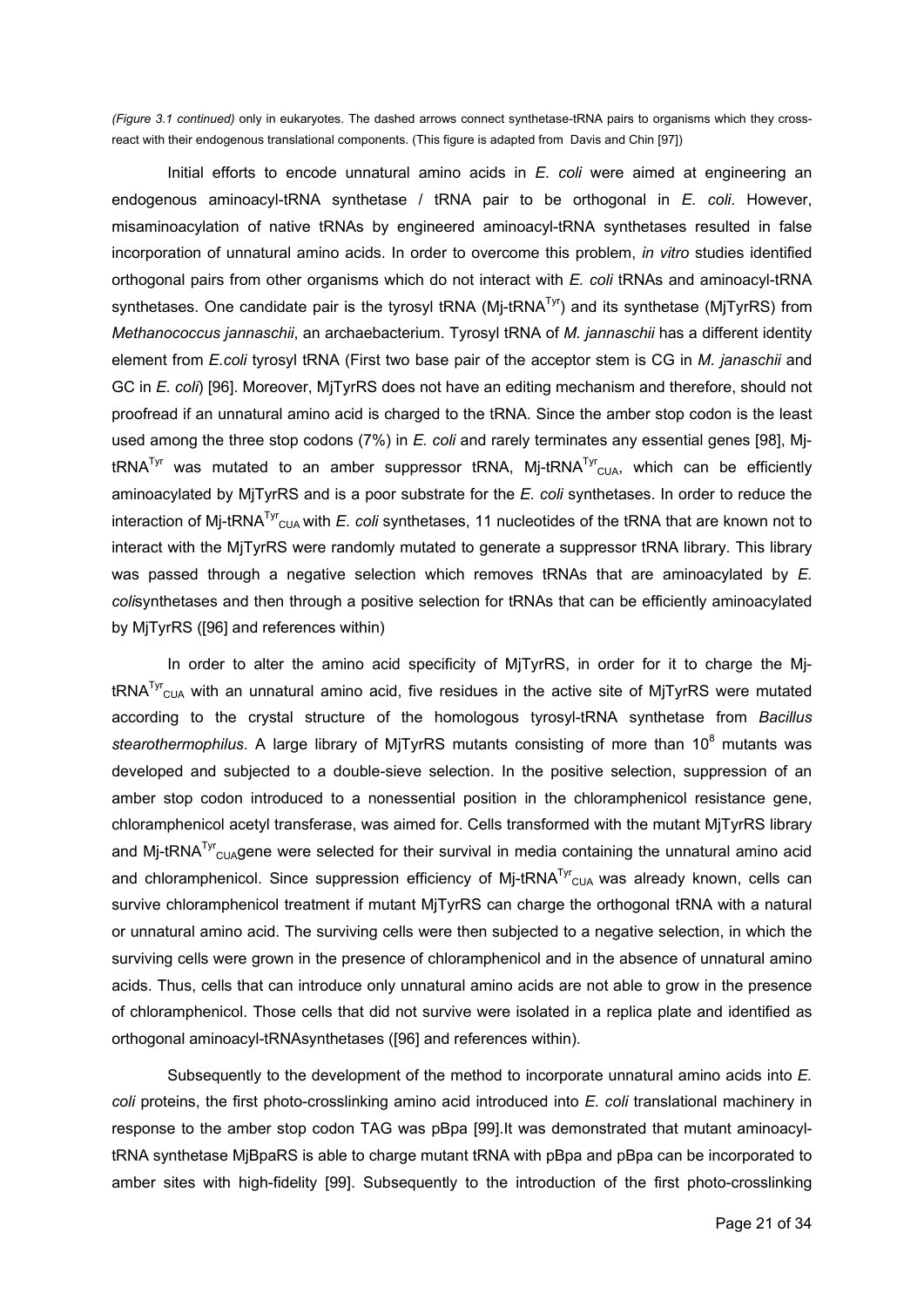amino acid, other photo-crosslinking amino acids p-azido-L-phenylalanine (pAzpa) [100], benzofuranylalanine[101], 4'-[3-(trifluoromethyl)-3H-diazirin-3-yl]-L-phenylalanine (TfmdPhe) [102] and 3'-azylbutyl-N-carbamoyl-lysine (AbK, Figure 3.2) [103] were also incorporated into the*E. coli* translational machinery.

| <b>Host organism</b> | Origin of orthogonal aminoacyltRNA | Photo-crosslinking amino acid |
|----------------------|------------------------------------|-------------------------------|
|                      | synthetase                         |                               |
| E. coli              | M. jannaschii                      | pBpa[99]                      |
| E. coli              | M. jannaschii                      | pAzpa[100]                    |
| E. coli              | E. coli                            | Benzofuranylalanine[101]      |
| E. coli              | M. jannaschii                      | TfmdPhe[102]                  |
| E. coli              | Methanosarcina barkeri / M. mazei  | AbK[103]                      |
| S. cerevisiae        | E. coli                            | pAzpa[104]                    |
| S. cerevisiae        | E. coli                            | pBpa[105]                     |
| S. cerevisiae        | Methanosarcina barkeri / M. mazei  | AbK[106]                      |
| Mammalian            | E. coli                            | pBpa[107]                     |
| Mammalian            | E. coli                            | pAzpa[108]                    |
| Mammalian            | E. coli                            | TfmdPhe[109]                  |
| Mammalian            | Methanosarcina barkeri / M. mazei  | AbK[103]                      |
| Mammalian            | Methanosarcina mazei               | TmdZLys[110]                  |

**Table 3.1**: List of the most common employed photo-crosslinking amino acids and host organisms in which they are incorporated into proteins

 Following these developments in bacteria, manipulating the translational machinery of more complex organisms, such as yeast has occurred. Similar steps as described for *E. coli* are to be used for eukaryotes. However, the translational machinery is not well conserved between prokaryotes and eukaryotes. Thus, components that were employed for *E. coli* (tRNAs and aminoacyl-tRNA synthetases) may not be used for eukaryotes, since they may cross-react with endogenous tRNAs and synthetases. Thus, instead of *M. jannaschii*, translational components (tyrosyl-tRNA synthetase (EcTyr-RS) and tRNA) originating from *E. coli* were employed to incorporate amino acids pAzpa, pBpa and AbK into proteins in *S.cerevisiae*[104–106]. After incorporation of the first unnatural amino acid into mammalian cells using *E.coli* aminoacyl-tRNA synthetase<sup>[111]</sup>, it is followed by photocrosslinking amino acids, such as pBpa[107] and pAzpa[108], as listed in Table 3.1.

## **3.3 In vivo Photo-Crosslinking of Membrane Proteins**

In a typical experiment, the unnatural photo-crosslinking amino acid is genetically installed at a single site in a protein as described above. Then the protein is irradiated with ultraviolet light. Then, a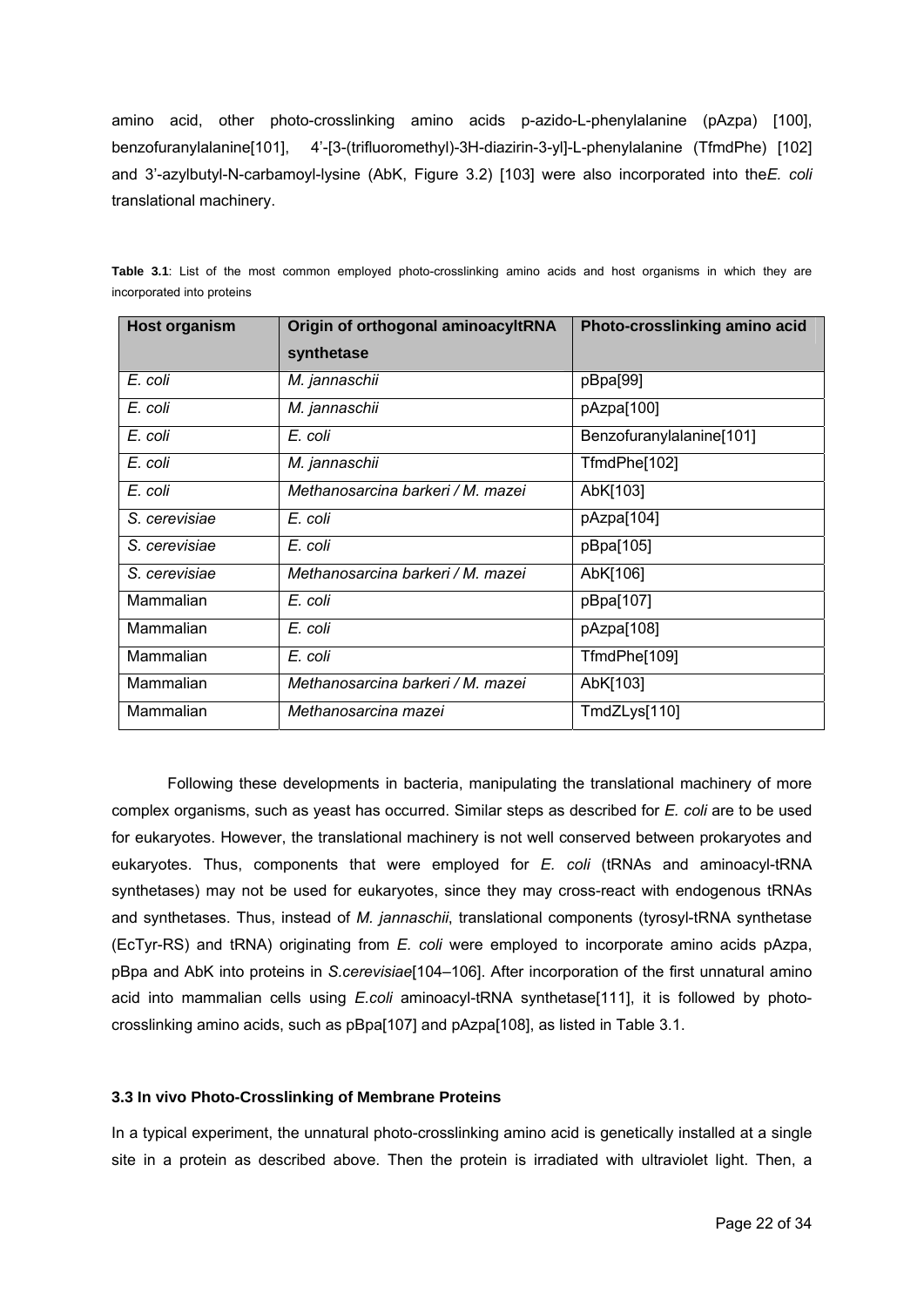binding partner in the close proximity of the photo-crosslinking amino acid becomes covalently trapped, which allows the subsequent identification steps such as by mass spectrometry.

 Crosslinking experiments using genetically encoded pBpa allowed identification of many protein-protein interactions among cytoplasmic or membrane proteins [107], [109], [112–116]. Besides the fact that pBpa is one of the earliest available amino acids used in crosslinking studies [92], it is also chemically stable and reacts with C-H bonds upon excitation at 350-360 nm, which is a wavelength that avoids protein and nucleic acid damage [117].



**Figure 3.2**: Chemical structures of photo-crosslinking amino acids mentioned in this study.

 In their work, Mori and Ito studied the interaction of SecY and SecA at a detailed level in *E. coli* using the technique described above. In bacteria SecYEG (SecY-SecE-SecG) is a transmembrane complex that participates in cotranslational integration of membrane proteins and the SecA- and SecB-dependent post-translational translocation of periplasmic and outer membrane proteins. Molecular details of SecA-SecYEG interaction remain poorly understood, including where the binding interface between SecA and SecYEG is. To investigate this interface between SecA and SecY, 53 different amino acid positions of the six cytoplasmic domains of SecY were mutated to pBpa by introducing amber mutations in the secY gene. Subsequent to photo-crosslinking and purification of the SecY protein, immunoblotting against SecA protein has resulted in identification of SecA interacting residues of SecY protein [118].

 In another study in yeast, the direct interaction of Tom7, a subunit of the mitochondrial outer membrane TOM40 complex responsible for β-barrel membrane proteins to enter mitochondria, with Tom40 protein and Mdm10 protein was identified. Tom40 protein is another component of the TOM40 complex, which is mainly formed by the beta-barrel pore of the Tom40 protein. Mdm10 occupies a site of the TOB<sup>core</sup> complex, which is the complex employed by the outer membrane proteins to be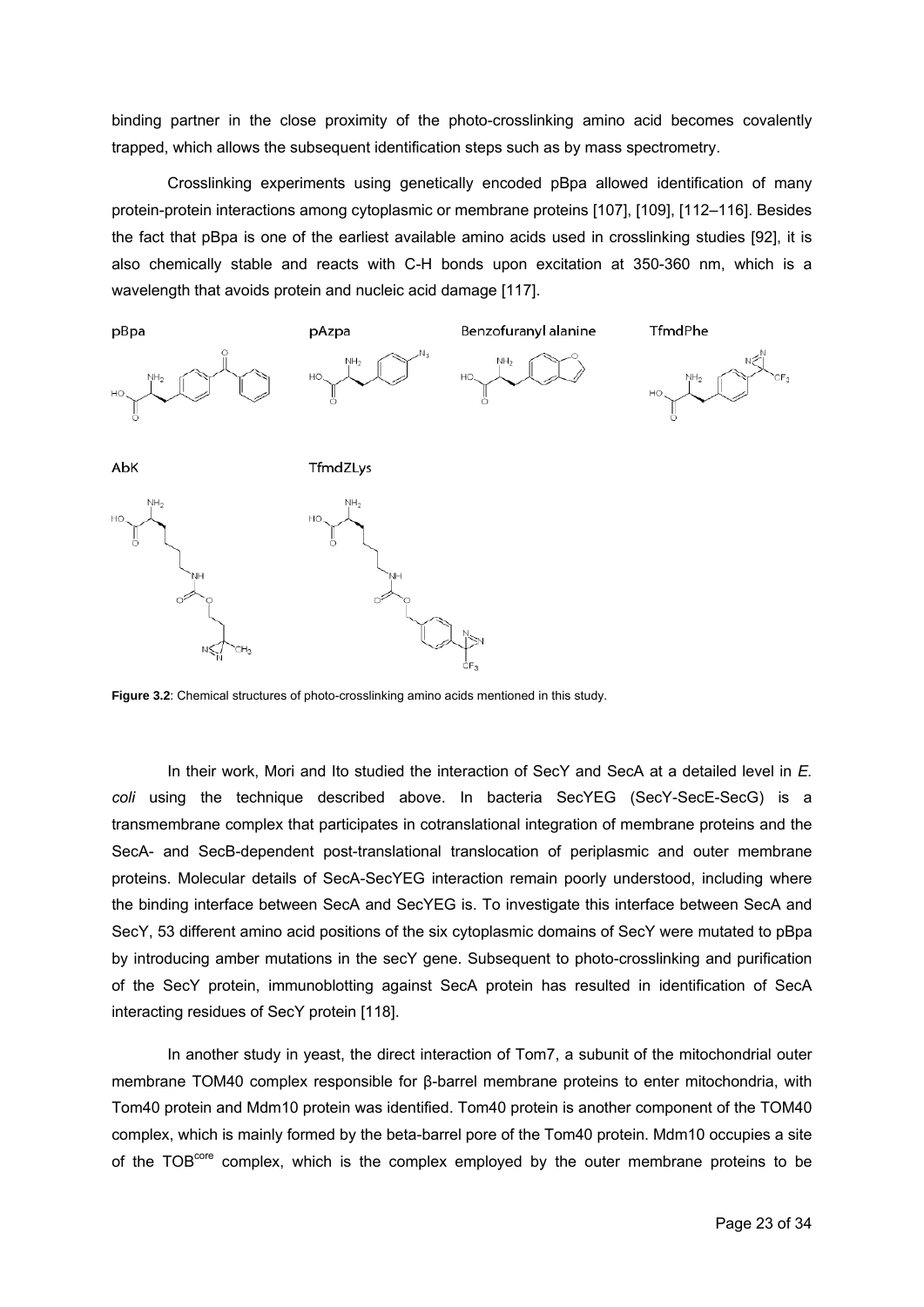inserted in the outer membrane after they passed through TOM40 complex. To test whether Tom40 and Mdm10 interact with Tom7, the amber codon was introduced at various positions in the Tom7 gene to express pBpa in yeast cells. Subsequent to expression and UV radiation of cells, crosslinked partner proteins of Tom7, which are Tom40 and Mdm10, were identified by immunoblotting with antibodies against these two proteins [116]. Moreover, it was shown in this study that Tom7 interacts with both Tom40 and Mdm10 through the same side of its transmembrane helix.

 Although pBpa is the most frequently used photo-crosslinking amino acid, it is not the best one available. The benzophenone group of pBpa is sterically very demanding, and when placed at a protein-protein interface, it may destroy the interaction of interest [103]. Due to its small size and flexible nature, AbK is an alternative to pBpa[103][119]. Moreover, improved efficiency of AbK incorporation is an advantage of this amino acid [119]. Another photo-crosslinking amino acid TfmdPhe has also several advantages over pBpa incorporation in mammalian cells [102][109]. TfmdPhe has double the yield of pBpa incorporation in CHO cells [109]. Moreover, the crosslinked product was detected for TfmdPhe after 1 minute of illumination, and maximum yield was reached after 5 minutes. On the other hand, maximum yield of pBpa was only reached after 10-15 minutes [109]. This indicates that when pBpa is used the possibility of non-specific crosslinking is higher. Additionally, the newly discovered photo-crosslinking amino acid, TmdZLys presents a long-range photo-crosslinking alternative in mammalian cells with its relatively long side chain moiety [110].

#### **3.4 Discussion**

Even though the incorporation of photo-crosslinking amino acids is a novel technology it became a preferred method to study protein-protein interactions. Besides the fact that it is *in vivo*, this technology does not require any fusion or truncation process to be applied, thus causing minimum chance of steric hindrance or conformational perturbation. Because of these advantages, this technique became the system of choice to study membrane proteins in bacteria [118], [120], [121] or in the budding yeast [116], [122]. Even though no membrane studies using this novel method was done in mammalian cells, incorporation of photo-crosslinking amino acids into mammalian proteins was achieved using the same principle[107], [108], [123]. Moreover, it was used to find binding partners of a soluble protein in mammalian cells [109].

 Another advantage of this method is that it is site-specific. Since photo-crosslinking is not for long-range, only interacting amino acids or residues close to the interaction surface can be crosslinked. Using this advantage, interaction sites of known interacting proteins were also identified [118]. On the other hand, this can also be a drawback. For instance, to identify binding partners of a bait protein, substituting only one amino acid residue with a photo-crosslinking amino acid will result in the proteins which interact with the substituted amino acid residue. Thus, in order to find all the binding partners of a protein, several amino acids in the protein must be substituted one-by-one, since altering many amino acid residues at once may cause conformational changes. Fortunately for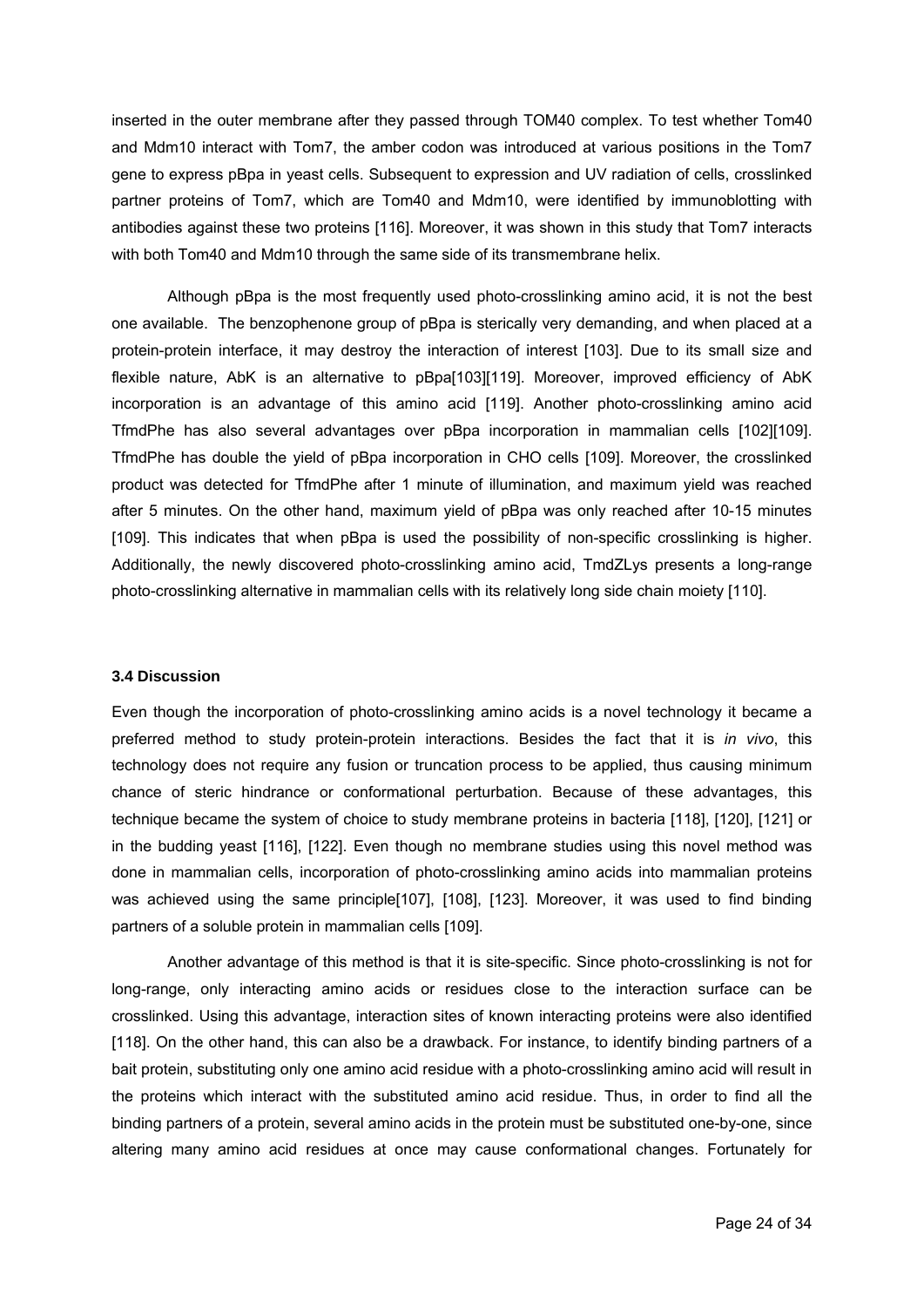transmembrane proteins, the cytoplasmic portion of the protein, in general, contains the interacting residues of these proteins, which may reduce to amount of work needed.

Some new developments have been reported for this method. For instance, it is reported that a new strain of bacteria was produced which contains the required genes to synthesize the unnatural amino acid of interest from simple carbon sources [124]. The next step could be a strain which can synthesize the required photo-crosslinking amino acids. Moreover, over-expressed suppressor tRNACUA using polycistronic constructs [125], [126] can increase the efficiency of incorporation of unnatural amino acids. Since suppressor tRNA is in a competition with translational termination factors to response the amber codon, over-expression of tRNA can reduce the chance of termination factors stopping translation.

Despite the fact that the technology of *in vivo* incorporation of photo-crosslinking amino acids might be time-costly due to the required design of several cDNA sequences, it is still an efficient technique to identify binding or interacting partners of membrane proteins.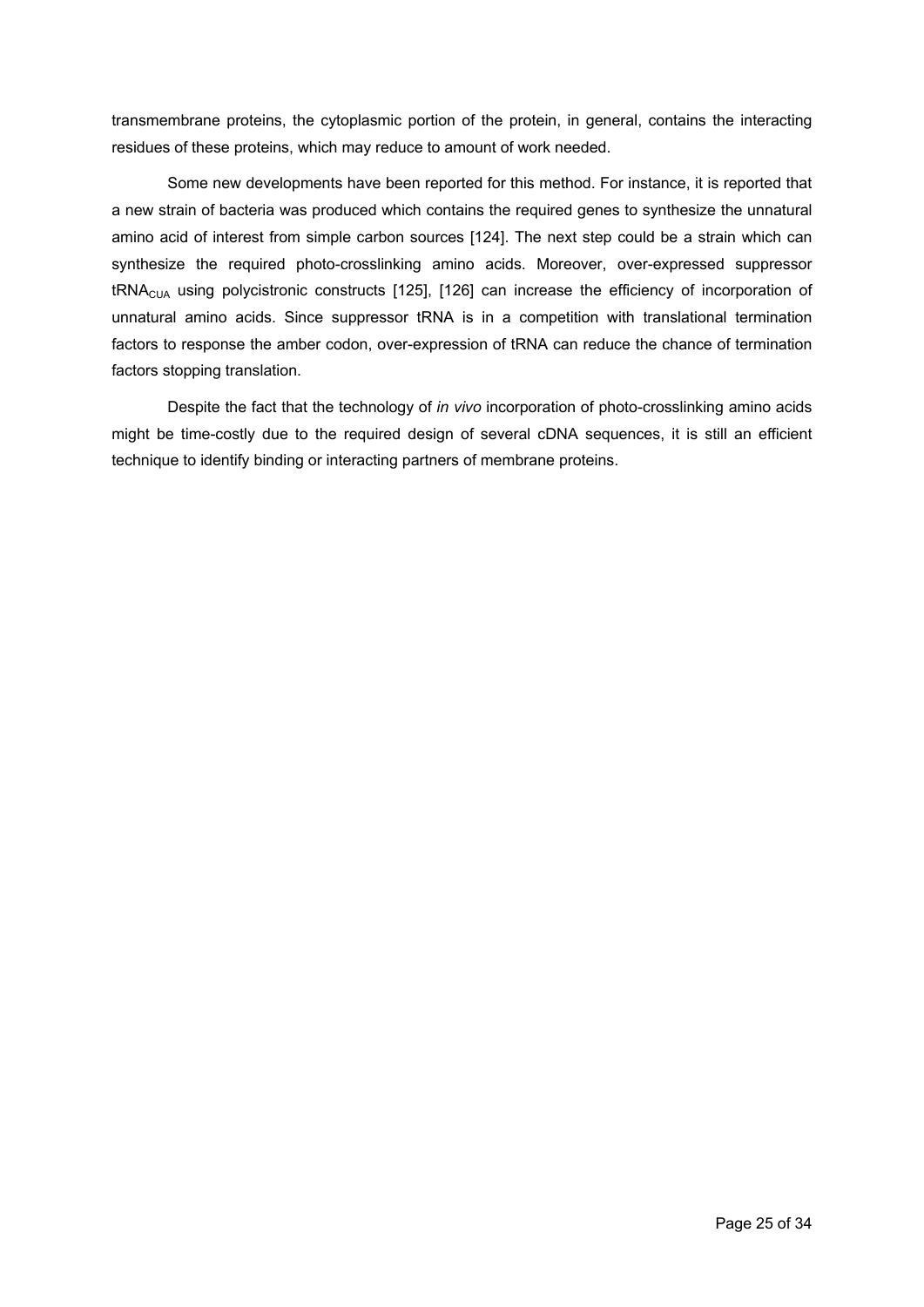#### **Chapter 4**

# **SUMMARIZING DISCUSSION**

Membrane proteins are essential for many cellular processes including reaction to surrounding environment, multicellular structure, protein folding and energy production. In order to understand molecular mechanisms of membrane proteins, knowledge of membrane protein interactions is as significant as functional and structural information. Various biochemical techniques are available for analysis of protein-protein interactions. However, such techniques are *in vitro* and the outcome may be affected by purification steps and not sensitive to transient and weak interactions. Moreover, studying membrane proteins with many biochemical techniques is difficult, since their recombinant expression may be toxic for the host organism. Subsequent to the solubilization of these proteins with detergents, preserving the functional conformation is challenging. Here I described two methods to study interactions of membrane proteins *in vivo*.

In advanced yeast two-hybrid techniques, the original yeast-two hybrid method, which is to study proteins in the nucleus, was improved to study membrane proteins. Using the budding yeast *S.cerevisiae* to test membrane protein interactions has several advantages, such as the possession of an eukaryotic secretory machinery including post-translational modifications. Moreover, the short life cycle and easy manipulation of the genome are among the advantages of using yeast. In **the reverse Ras-recruitment system**, the inability of the cdc25-2 yeast strain to grow at high temperatures was taken advantage of. In the rRRS setup, membrane-localized bait mediates the Ras protein fused cytosolic prey, thus growth can be regained. The **Split-ubiquitin system** is the most often employed yeast two-hybrid system to study membrane proteins. In this system, two interacting proteins can bring two halves of a ubiquitin moiety together and the reporter protein, which is fused two one of these halves, can be released by ubiquitin-specific proteases. Reporter gene can be a transcription factor and start the transcription of a reporter gene or it can be another protein whose release can be detected by SDS-PAGE. In this system, while bait can be a membrane protein on the cytoplasmic site of any membrane, prey can be either a membrane protein or a soluble protein. The **Protein Complementation Assay** uses the same principle as the split-ubiquitin system that reconstitutes two split halves of a protein by a protein-protein interaction, however; the only difference is that in PCA, the reconstituted protein functions as reporter protein. The **SCINEX-P** system is to detect proteinprotein interactions which occur in the ER, and takes advantage of the unfolded protein response mechanism. Two interacting proteins dimerize the unfolded protein sensor protein and initiate the response pathway, in which unfolded protein response elements are attached to reporter genes. This method is generally employed to detect interactions between extracellular proteins. In **G-protein**  fusion based yeast two-hybrid system, the prey is fused to G<sub>y</sub> subunit of heterotrimeric G-protein and upon interaction between membrane protein bait and fusion protein prey,  $G_v$  subunit cannot function its role in GPCR downstream pathway. Therefore, growth of yeast stops when interaction between bait and prey occurs.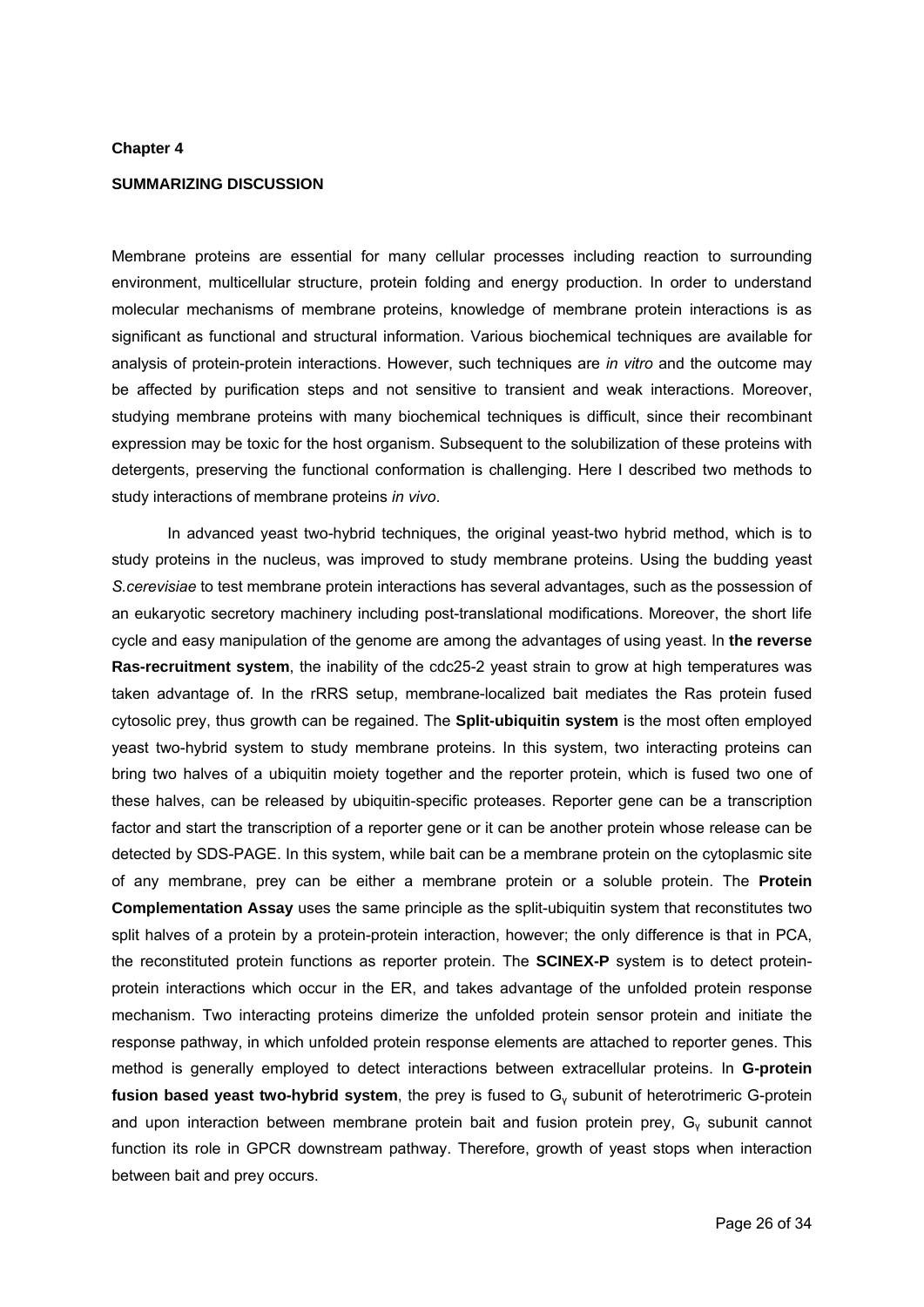Up to date, over 40% of known protein-protein interactions were identified by yeast-two hybrid system and PCA [14]. Moreover, a project so-called Membrane-protein Interaction Network Database (MIND) is on its way to identify interactions of over 4000 membrane protein in *Arabidopsis thaliana*  using yeast two-hybrid and PCA (http://www.associomics.org/Associomics/Home.html). Even though it is readily and often employed, results obtained from yeast two-hybrid system experiments might be biased since these experiments are conducted under non-physiological expression conditions. That is why information gained from yeast two-hybrid systems is verified with a different assay, such as affinity purification, using endogenous expression levels of proteins.

Besides the two-hybrid methods, introduction of unnatural photo-crosslinking amino acids into proteins by manipulating the translational machinery is a novel method to study interactions of membrane proteins. These amino acids can be incorporated into proteins in a site specific manner by manipulating the translational machinery in bacteria and eukaryotes. In order to achieve this, a tRNA which can suppress a codon in the endogenous translational system, an aminoacyl-tRNA synthetase which can aminoacylate exclusively the suppressor tRNA with exclusively the photo-crosslinking amino acid is required. Using this system, bacterial and eukaryotic membrane protein interaction studies have been performed. A major advantage of using this system is there is no truncation or fusion of the protein of interest. However, to identify an interaction using this method, several constructs of protein of interest must be prepared, since the physical range of crosslinking is limited.

Here we listed the best two available *in vivo* technologies to study interactions of membrane proteins with other proteins. With the help of available cDNA libraries, the yeast two-hybrid system is the most often employed method to identify protein-protein interactions on membranes since it is costeffective, time-efficient and readily applied. On the other hand, site specific incorporation of photocrosslinking amino acids may not be among the most often used techniques, since it is a novel approach. However, it can still be considered among the best available *in vivo* methods, since it is site specific and cross-linking occurs at physiological expression levels without any truncation or fusion process. In comparison to soluble proteins, membrane proteins are more challenging to study *in vitro*. It must be always considered that no technology can identify all interactions, and all the technologies have a certain fraction of false positives and negatives. The systems listed here are the most readily applied, high throughput or specific methods currently available.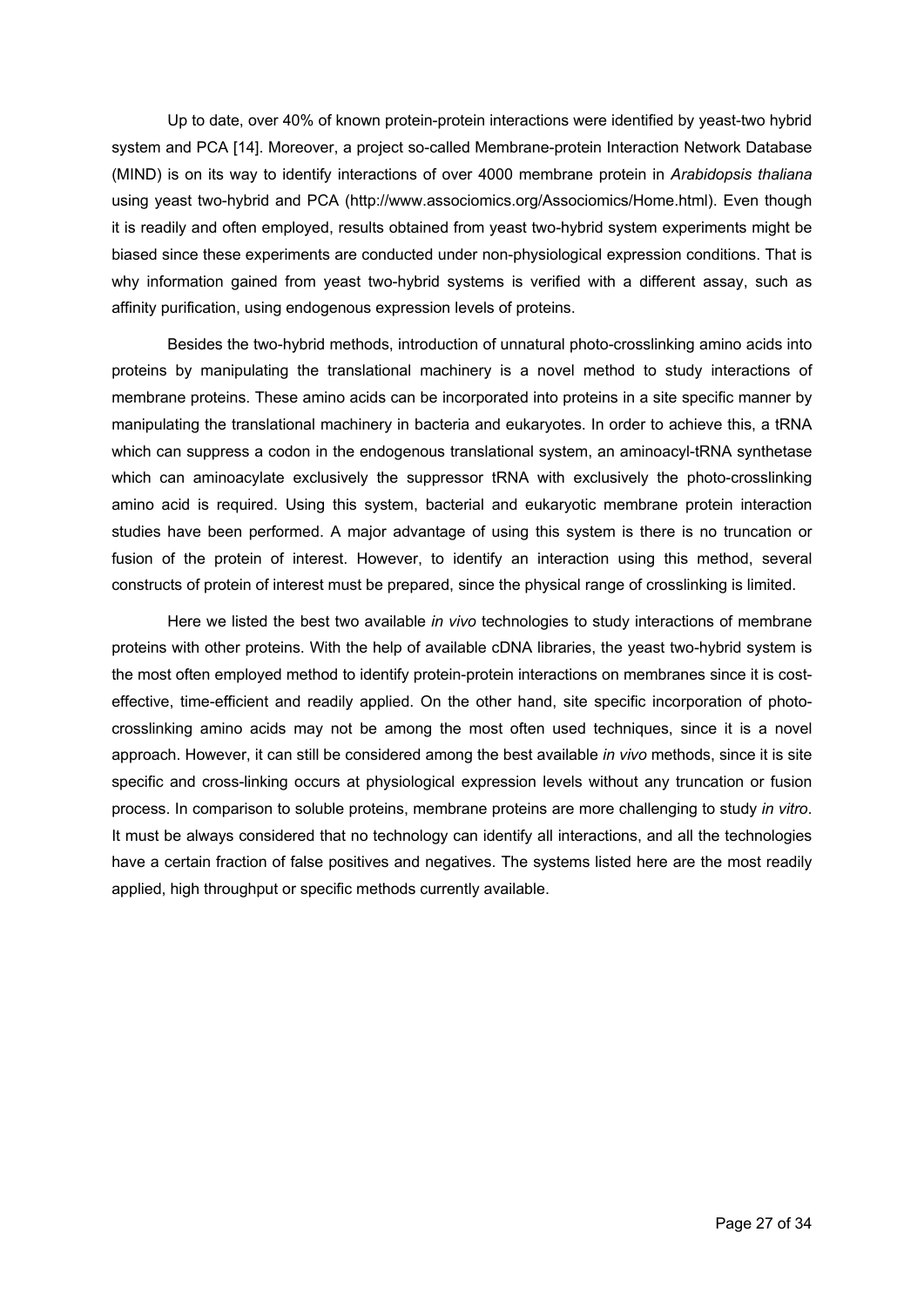#### **REFERENCES:**

- [1] E. S. Lander, "Initial impact of the sequencing of the human genome.," *Nature*, vol. 470, no. 7333, pp. 187-97, Feb. 2011.
- [2] M. Clamp et al., "Distinguishing protein-coding and noncoding genes in the human genome ," *Proceedings of the National Academy of Sciences of the United States of America*, vol. 104 , no. 49 , pp. 19428-19433, Dec. 2007.
- [3] M. S. Almén, K. J. V. Nordström, R. Fredriksson, and H. B. Schiöth, "Mapping the human membrane proteome: a majority of the human membrane proteins can be classified according to function and evolutionary origin.," *BMC biology*, vol. 7, p. 50, Jan. 2009.
- [4] E. Wallin and G. von Heijne, "Genome-wide analysis of integral membrane proteins from eubacterial, archaean, and eukaryotic organisms.," *Science*, vol. 7, no. 4, pp. 1029-38, Apr. 1998.
- [5] T. Reiss, "Drug discovery of the future: the implications of the human genome project," *Trends in biotechnology*, vol. 19, no. 12. Elsevier Science Publishers, pp. 496-499, 01-Dec-2001.
- [6] A. Brückner, C. Polge, N. Lentze, D. Auerbach, and U. Schlattner, "Yeast two-hybrid, a powerful tool for systems biology.," *International journal of molecular sciences*, vol. 10, no. 6, pp. 2763-88, Jun. 2009.
- [7] W. B. Frommer and O. Ninnemann, "Heterologous Expression of Genes in Bacterial, Fungal, Animal, and Plant Cells," *Annual Review of Plant Physiology and Plant Molecular Biology*, vol. 46, no. 1, pp. 419-444, Jun. 1995.
- [8] G. Karp, *Cell and Molecular Biology: Concepts and Experiments*. 2009, pp. 127-128.
- [9] L. Keegan, G. Gill, and M. Ptashne, "Separation of DNA binding from the transcription-activating function of a eukaryotic regulatory protein ," *Science*, vol. 231 , no. 4739 , pp. 699-704, Feb. 1986.
- [10] S. Fields and O.-kyu Song, "A novel genetic system to detect protein-protein interactions," *Nature*, vol. 340, no. 6230, pp. 245-246, Jul. 1989.
- [11] C. T. Chien, P. Bartel, R. Sternglanz, and S. Fields, "The two-hybrid system: a method to identify and clone genes for proteins that interact with a protein of interest.," *Proceedings of the National Academy of Sciences of the United States of America*, vol. 88, no. 21, pp. 9578-82, Nov. 1991.
- [12] F. Tirode, C. Malaguti, F. Romero, R. Attar, J. H. Camonis, and J. M. Egly, "A Conditionally Expressed Third Partner Stabilizes or Prevents the Formation of a Transcriptional Activator in a Three-hybrid System," *Journal of Biological Chemistry*, vol. 272, no. 37, pp. 22995-22999, Sep. 1997.
- [13] D. J. SenGupta, B. Zhang, B. Kraemer, P. Pochart, S. Fields, and M. Wickens, "A three-hybrid system to detect RNAprotein interactions in vivo ," *Proceedings of the National Academy of Sciences of the United States of America*, vol. 93 , no. 16 , pp. 8496-8501, Aug. 1996.
- [14] S. Kerrien et al., "The IntAct molecular interaction database in 2012 ," *Nucleic Acids Research*, vol. 40 , no. D1 , p. D841-D846, Jan. 2012.
- [15] Y. Wang and H. G. Dohlman, "Regulation of G protein and mitogen-activated protein kinase signaling by ubiquitination: insights from model organisms.," *Circulation research*, vol. 99, no. 12, pp. 1305-14, Dec. 2006.
- [16] O. Vögler, J. M. Barceló, C. Ribas, and P. V. Escribá, "Membrane interactions of G proteins and other related proteins," *Biochimica et Biophysica Acta (BBA) - Membranes*, vol. 1778, pp. 1640-1652, 2008.
- [17] R. Dechant and M. Peter, "Nutrient signals driving cell growth," *Current opinion in cell biology*, vol. 20, pp. 678-687, 2008.
- [18] S. Zaman, S. I. Lippman, X. Zhao, and J. R. Broach, "How Saccharomyces Responds to Nutrients," *Annual Review of Genetics*, vol. 42, pp. 27-81, 2008.
- [19] R. Tisi, F. Belotti, C. Paiardi, F. Brunetti, and E. Martegani, "The budding yeast RasGEF Cdc25 reveals an unexpected nuclear localization.," *Biochimica et biophysica acta*, vol. 1783, no. 12, pp. 2363-74, Dec. 2008.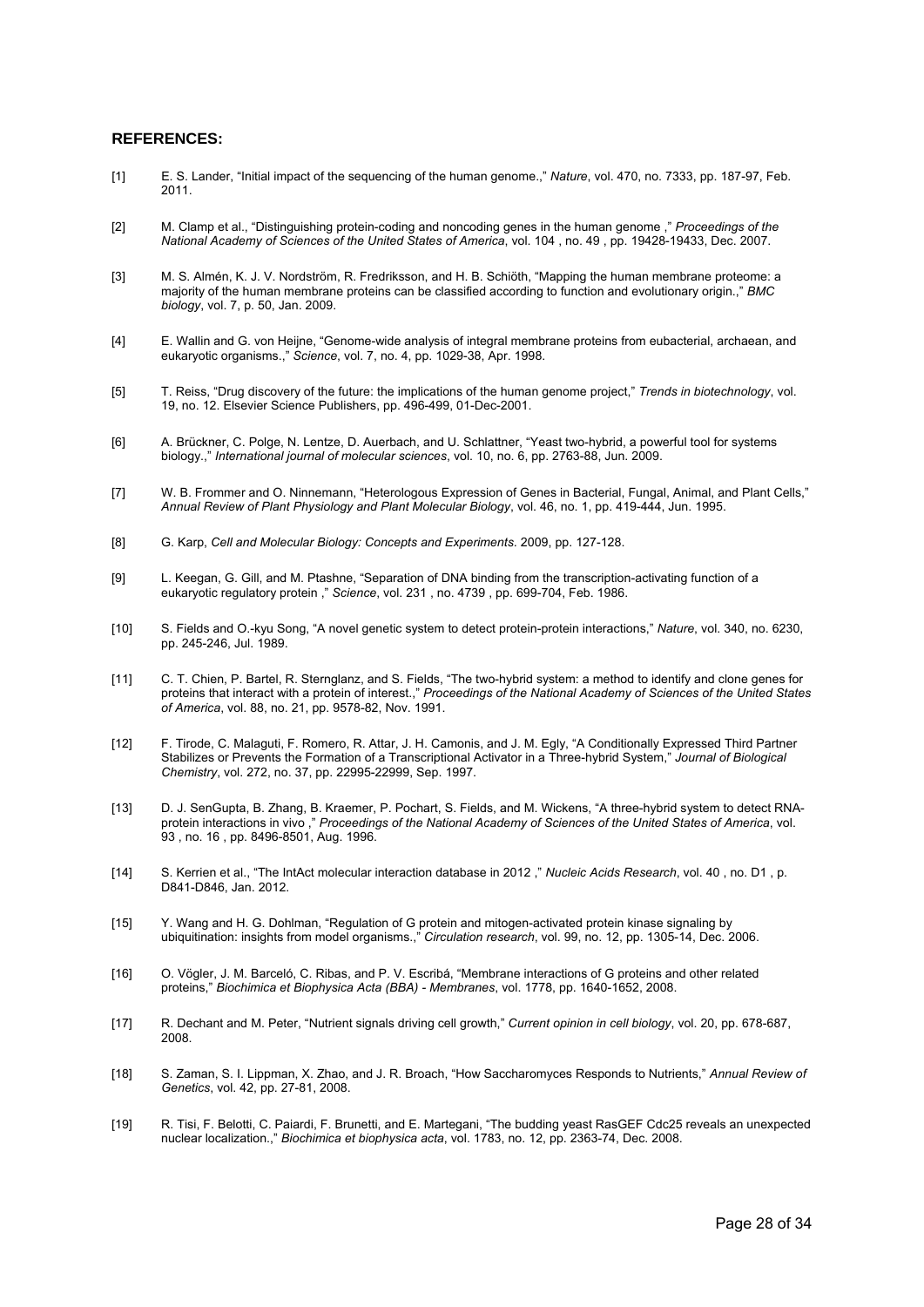- [20] A. Aronheim, D. Engelberg, N. Li, N. Al-Alawi, J. Schlessinger, and M. Karin, "Membrane targeting of the nucleotide exchange factor Sos is sufficient for activating the Ras signaling pathway.," *Cell*, vol. 78, no. 6, pp. 949-61, Sep. 1994.
- [21] A. Aronheim, E. Zandi, and H. Hennemann, "Isolation of an AP-1 repressor by a novel method for detecting proteinprotein interactions . Isolation of an AP-1 Repressor by a Novel Method for Detecting Protein-Protein Interactions," *Molecular Cell Biology*, vol. 17, no. 6, pp. 3094-3102, 1997.
- [22] Y. C. Broder, S. Katz, and A. Aronheim, "The ras recruitment system, a novel approach to the study of protein-protein interactions.," *Current biology: CB*, vol. 8, no. 20, pp. 1121-4, Oct. 1998.
- [23] M. Hubsman, G. Yudkovsky, and A. Aronheim, "A novel approach for the identification of protein-protein interaction with integral membrane proteins.," *Nucleic Acids Research*, vol. 29, no. 4, p. E18, Feb. 2001.
- [24] P. Frankel et al., "RalA interacts with ZONAB in a cell density-dependent manner and regulates its transcriptional activity.," *The EMBO journal*, vol. 24, no. 1, pp. 54-62, Jan. 2005.
- [25] P. Frankel et al., "Ral and Rho-dependent activation of phospholipase D in v-Raf-transformed cells.," *Biochemical and biophysical research communications*, vol. 255, no. 2, pp. 502-7, Feb. 1999.
- [26] D. O. Henry et al., "Ral GTPases contribute to regulation of cyclin D1 through activation of NF-kappaB.," *Molecular and cellular biology*, vol. 20, no. 21, pp. 8084-92, Nov. 2000.
- [27] N. D. de Ruiter, R. M. Wolthuis, H. van Dam, B. M. Burgering, and J. L. Bos, "Ras-dependent regulation of c-Jun phosphorylation is mediated by the Ral guanine nucleotide exchange factor-Ral pathway.," *Molecular and cellular biology*, vol. 20, no. 22, pp. 8480-8, Nov. 2000.
- [28] S. Moskalenko, D. O. Henry, C. Rosse, G. Mirey, J. H. Camonis, and M. a White, "The exocyst is a Ral effector complex.," *Nature cell biology*, vol. 4, no. 1, pp. 66-72, Jan. 2002.
- [29] W. Volknandt, J. Pevsner, L. a Elferink, and R. H. Scheller, "Association of three small GTP-binding proteins with cholinergic synaptic vesicles.," *FEBS Letters*, vol. 317, no. 1–2, pp. 53-6, Feb. 1993.
- [30] B. T. Kinsella, R. a Erdman, and W. a Maltese, "Carboxyl-terminal isoprenylation of ras-related GTP-binding proteins encoded by rac1, rac2, and ralA.," *The Journal of biological chemistry*, vol. 266, no. 15, pp. 9786-94, May 1991.
- [31] S. C. Falsetti et al., "Geranylgeranyltransferase I inhibitors target RalB to inhibit anchorage-dependent growth and induce apoptosis and RalA to inhibit anchorage-independent growth.," *Molecular and cellular biology*, vol. 27, no. 22, pp. 8003-14, Nov. 2007.
- [32] T. Kokkola et al., "Somatostatin receptor 5 is palmitoylated by the interacting ZDHHC5 palmitoyltransferase.," *FEBS Letters*, vol. 585, no. 17, pp. 2665-70, Sep. 2011.
- [33] G. Cao et al., "Methionine sulfoxide reductase B1 (MsrB1) recovers TRPM6 channel activity during oxidative stress.," *The Journal of biological chemistry*, vol. 285, no. 34, pp. 26081-7, Aug. 2010.
- [34] N. Johnsson and A. Varshavsky, "Split ubiquitin as a sensor of protein interactions in vivo.," *Proceedings of the National Academy of Sciences of the United States of America*, vol. 91, no. 22, pp. 10340-4, Oct. 1994.
- [35] A. Hershko and A. Ciechanover, "The Ubiquitin System for Protein Degradation," *Annual Review of Biochemistry*, vol. 61, no. 1, pp. 761-807, 1992.
- [36] I. Stagljar, C. Korostensky, N. Johnsson, and S. te Heesen, "A genetic system based on split-ubiquitin for the analysis of interactions between membrane proteins in vivo.," *Proceedings of the National Academy of Sciences of the United States of America*, vol. 95, no. 9, pp. 5187-92, Apr. 1998.
- [37] S. Wittke, N. Lewke, S. Müller, and N. Johnsson, "Probing the molecular environment of membrane proteins in vivo.," *Molecular biology of the cell*, vol. 10, no. 8, pp. 2519-30, Aug. 1999.
- [38] A. Varshavsky, "The N-end rule pathway of protein degradation.," *Genes to cells: devoted to molecular & cellular mechanisms*, vol. 2, no. 1, pp. 13-28, Jan. 1997.
- [39] B. S. Hooker, D. J. Bigelow, and C.-T. Lin, "Methods for mapping of interaction networks involving membrane proteins," *Biochemical and Biophysical Research Communications*, vol. 363, no. 3, pp. 457-461, Nov. 2007.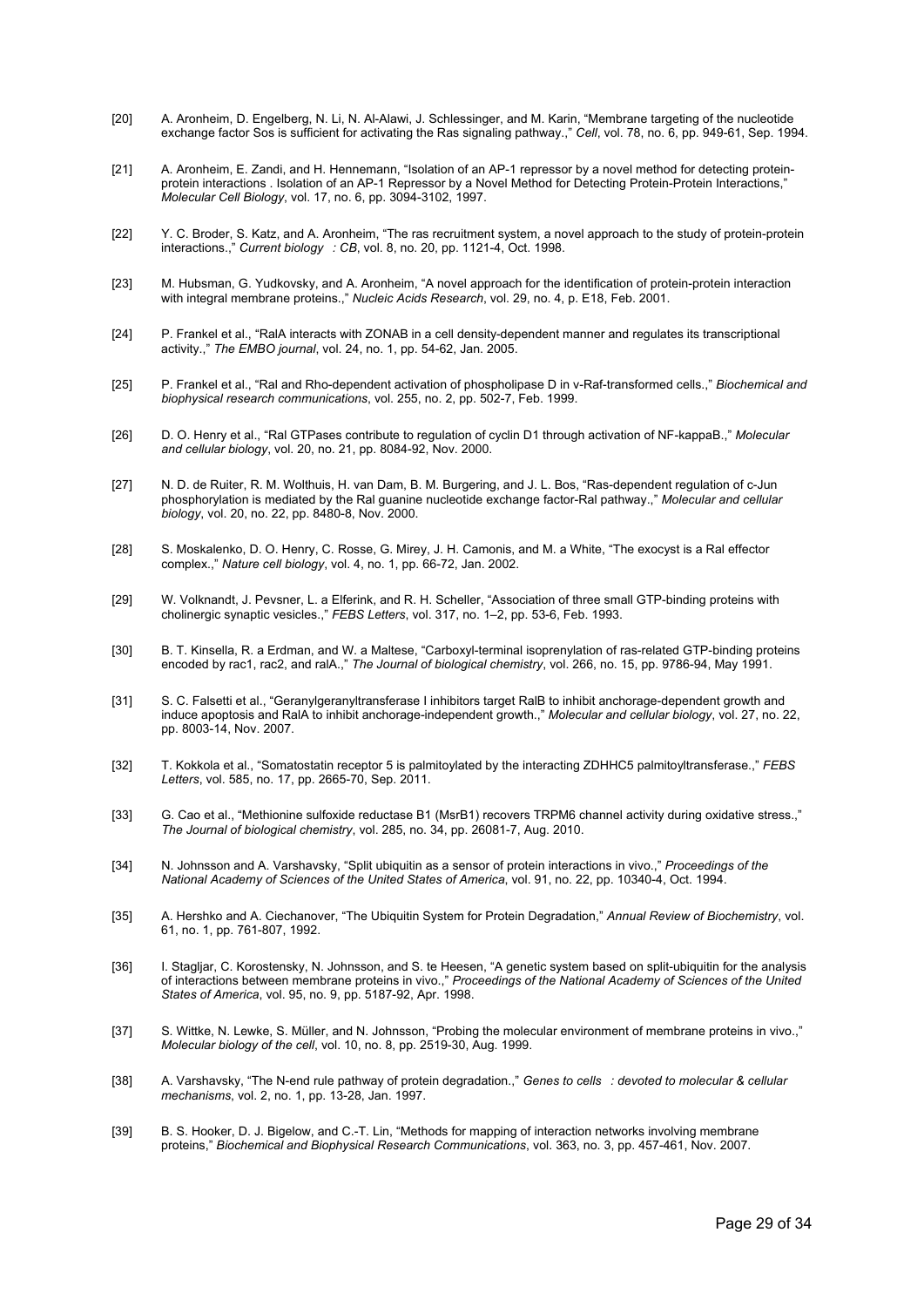- [40] P. Obrdlik et al., "K+ channel interactions detected by a genetic system optimized for systematic studies of membrane," *Proceedings of the National Academy of Sciences of the United States of America*, vol. 101, no. 33, pp. 12242-12247, 2004.
- [41] J. P. Miller et al., "Large-scale identification of yeast integral membrane protein interactions.," *Proceedings of the National Academy of Sciences of the United States of America*, vol. 102, no. 34, pp. 12123-8, Aug. 2005.
- [42] Y. L. Deribe et al., "Regulation of epidermal growth factor receptor trafficking by lysine deacetylase HDAC6.," *Science*, vol. 2, no. 102, p. ra84, Jan. 2009.
- [43] Y. Yarden and M. X. Sliwkowski, "Untangling the ErbB signalling network," *Nature reviews. Molecular cell biology*, vol. 2, no. 2, pp. 127-137, Feb. 2001.
- [44] D. Hoeller, S. Volarevic, and I. Dikic, "Compartmentalization of growth factor receptor signalling," *Current Opinion in Cell Biology*, vol. 17, no. 2, pp. 107-111, Apr. 2005.
- [45] J. Jin et al., "Interaction of the mu-opioid receptor with GPR177 (Wntless) inhibits Wnt secretion: potential implications for opioid dependence.," *BMC neuroscience*, vol. 11, p. 33, Jan. 2010.
- [46] A. J. Eisch, M. Barrot, C. A. Schad, D. W. Self, and E. J. Nestler, "Opiates inhibit neurogenesis in the adult rat hippocampus ," *Proceedings of the National Academy of Sciences of the United States of America*, vol. 97 , no. 13 , pp. 7579-7584, Jun. 2000.
- [47] Y. Li, H. Wang, L. Niu, and Y. Zhou, "Chronic morphine exposure alters the dendritic morphology of pyramidal neurons in visual cortex of rats," *Neuroscience Letters*, vol. 418, no. 3, pp. 227-231, May 2007.
- [48] K. F. Hauser, P. J. McLaughlin, and I. S. Zagon, "Endogenous opioids regulate dendritic growth and spine formation in developing rat brain," *Brain Research*, vol. 416, no. 1, pp. 157-161, Jul. 1987.
- [49] R. M. Goodman et al., "Sprinter: a novel transmembrane protein required for Wg secretion and signaling ," *Development* , vol. 133 , no. 24 , pp. 4901-4911, Dec. 2006.
- [50] C. Banziger, D. Soldini, C. Schutt, P. Zipperlen, G. Hausmann, and K. Basler, "Wntless, a Conserved Membrane Protein Dedicated to the Secretion of Wnt Proteins from Signaling Cells," *Cell*, vol. 125, no. 3. Cell Press, pp. 509-522, 05-May-2006.
- [51] K. Bartscherer, N. Pelte, D. Ingelfinger, and M. Boutros, "Secretion of Wnt Ligands Requires Evi, a Conserved Transmembrane Protein," *Cell*, vol. 125, no. 3. Cell Press, pp. 523-533, 05-May-2006.
- [52] C. M. Paumi et al., "Mapping protein-protein interactions for the yeast ABC transporter Ycf1p by integrated splitubiquitin membrane yeast two-hybrid analysis.," *Molecular cell*, vol. 26, no. 1, pp. 15-25, Apr. 2007.
- [53] M. Dean, "The Genetics of ATP Binding Cassette Transporters," in *Phase II Conjugation Enzymes and Transport Systems*, vol. Volume 400, and L. P. B. T.-M. in E. Helmut Sies, Ed. Academic Press, 2005, pp. 409-429.
- [54] D. Taglicht and S. Michaelis, "Saccharomyces cerevisiae ABC proteins and their relevance to human health and disease," in *ABC Transporters: Biochemical, Cellular, and Molecular Aspects*, vol. Volume 292, M. M. G. B. T.-M. in E. Suresh V. Ambudkar, Ed. Academic Press, 1998, pp. 130-162.
- [55] J. Sheps, S. Ralph, Z. Zhao, D. Baillie, and V. Ling, "The ABC transporter gene family of Caenorhabditis elegans has implications for the evolutionary dynamics of multidrug resistance in eukaryotes," *Genome Biology*, vol. 5, no. 3, p. R15, 2004.
- [56] A. Reinders, W. Schulze, S. Thaminy, I. Stagljar, W. B. Frommer, and J. M. Ward, "Intra- and intermolecular interactions in sucrose transporters at the plasma membrane detected by the split-ubiquitin system and functional assays.," *Structure (London, England: 1993)*, vol. 10, no. 6, pp. 763-72, Jun. 2002.
- [57] S. M. Gisler et al., "Monitoring Protein-Protein Interactions between the Mammalian Integral Membrane Transporters and PDZ-interacting Partners Using a Modified Split-ubiquitin Membrane Yeast Two-hybrid System," *Molecular & Cellular Proteomics*, vol. 7, no. 7, pp. 1362-1377, Mar. 2008.
- [58] M. J. Massaad and A. Herscovics, "Interaction of the endoplasmic reticulum alpha 1,2-mannosidase Mns1p with Rer1p using the split-ubiquitin system.," *Journal of cell science*, vol. 114, no. Pt 24, pp. 4629-35, Dec. 2001.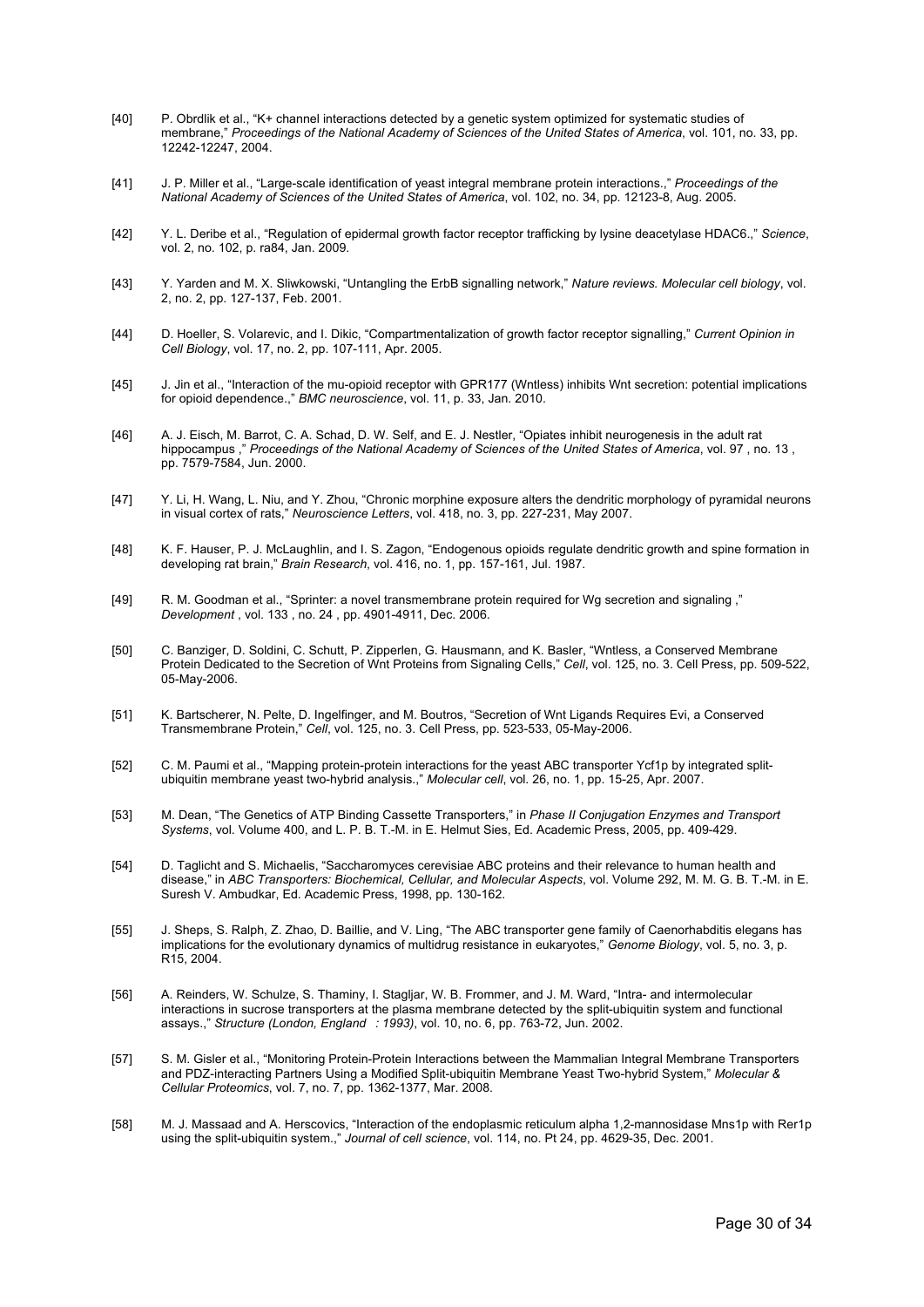- [59] M. D. McGee, I. Stagljar, and D. a Starr, "KDP-1 is a nuclear envelope KASH protein required for cell-cycle progression.," *Journal of cell science*, vol. 122, no. Pt 16, pp. 2895-905, Aug. 2009.
- [60] K. N. Ehrhard, J. J. Jacoby, X. Y. Fu, R. Jahn, and H. G. Dohlman, "Use of G-protein fusions to monitor integral membrane protein-protein interactions in yeast.," *Nature biotechnology*, vol. 18, no. 10, pp. 1075-9, Oct. 2000.
- [61] K. M. S. Misura, R. H. Scheller, and W. I. Weis, "Three-dimensional structure of the neuronal-Sec1-syntaxin 1a complex ," *Nature*, vol. 404, no. 6776, pp. 355-362, Mar. 2000.
- [62] D. M. Urech, P. Lichtlen, and A. Barberis, "Cell growth selection system to detect extracellular and transmembrane protein interactions," *Biochimica et Biophysica Acta (BBA) - General Subjects*, vol. 1622, no. 2, pp. 117-127, Jul. 2003.
- [63] L. Ellgaard, M. Molinari, and A. Helenius, "Setting the Standards: Quality Control in the Secretory Pathway ," *Science*, vol. 286 , no. 5446 , pp. 1882-1888, Dec. 1999.
- [64] P. M. Rudd et al., "Roles for glycosylation of cell surface receptors involved in cellular immune recognition," *Journal of Molecular Biology*, vol. 293, no. 2, pp. 351-366, Oct. 1999.
- [65] J. S. Cox, C. E. Shamu, and P. Walter, "Transcriptional induction of genes encoding endoplasmic reticulum resident proteins requires a transmembrane protein kinase," *Cell*, vol. 73, no. 6. Cell Press, pp. 1197-1206, 18-Jun-1993.
- [66] C. Y. Liu, H. N. Wong, J. A. Schauerte, and R. J. Kaufman, "The Protein Kinase/Endoribonuclease IRE1α That Signals the Unfolded Protein Response Has a Luminal N-terminal Ligand-independent Dimerization Domain ," *Journal of Biological Chemistry*, vol. 277 , no. 21 , pp. 18346-18356, May 2002.
- [67] C. Y. Liu, M. Schröder, and R. J. Kaufman, "Ligand-independent Dimerization Activates the Stress Response Kinases IRE1 and PERK in the Lumen of the Endoplasmic Reticulum ," *Journal of Biological Chemistry*, vol. 275 , no. 32 , pp. 24881-24885, Aug. 2000.
- [68] Y. Kozutsumi, M. Segal, K. Normington, M.-J. Gething, and J. Sambrook, "The presence of malfolded proteins in the endoplasmic reticulum signals the induction of glucose-regulated proteins," *Nature*, vol. 332, no. 6163, pp. 462-464, Mar. 1988.
- [69] S. Pollock et al., "Specific interaction of ERp57 and calnexin determined by NMR spectroscopy and an ER two-hybrid system.," *The EMBO journal*, vol. 23, no. 5, pp. 1020-9, Mar. 2004.
- [70] A. A. der Maur et al., "Direct in Vivo Screening of Intrabody Libraries Constructed on a Highly Stable Single-chain Framework ," *Journal of Biological Chemistry*, vol. 277 , no. 47 , pp. 45075-45085, Nov. 2002.
- [71] A. Ullmann, F. Jacob, and J. Monod, "Characterization by in vitro complementation of a peptide corresponding to an operator-proximal segment of the β-galactosidase structural gene of Escherichia coli," *Journal of Molecular Biology*, vol. 24, no. 2, pp. 339-343, Mar. 1967.
- [72] F. M. RICHARDS, "ON THE ENZYMIC ACTIVITY OF SUBTILISIN-MODIFIED RIBONCLEASE," *Proceedings of the National Academy of Sciences of the United States of America*, vol. 44, no. 2, pp. 162-166, 1958.
- [73] F. Rossi, C. a Charlton, and H. M. Blau, "Monitoring protein-protein interactions in intact eukaryotic cells by betagalactosidase complementation.," *Proceedings of the National Academy of Sciences of the United States of America*, vol. 94, no. 16, pp. 8405-10, Aug. 1997.
- [74] I. Ghosh and A. Hamilton, "Antiparallel leucine zipper-directed protein reassembly: application to the green fluorescent protein," *Journal of the American Chemical Society*, vol. 122, no. 11, pp. 5658-5659, 2000.
- [75] C.-D. Hu, Y. Chinenov, and T. K. Kerppola, "Visualization of interactions among bZIP and Rel family proteins in living cells using bimolecular fluorescence complementation.," *Molecular cell*, vol. 9, no. 4, pp. 789-98, Apr. 2002.
- [76] R. Paulmurugan and S. Gambhir, "Monitoring protein-protein interactions using split synthetic renilla luciferase proteinfragment-assisted complementation," *Analytical chemistry*, vol. 75, no. 7, pp. 15608-15613, 2003.
- [77] K. E. Luker, M. C. P. Smith, G. D. Luker, S. T. Gammon, H. Piwnica-Worms, and D. Piwnica-Worms, "Kinetics of regulated protein-protein interactions revealed with firefly luciferase complementation imaging in cells and living animals.," *Proceedings of the National Academy of Sciences of the United States of America*, vol. 101, no. 33, pp. 12288-93, Aug. 2004.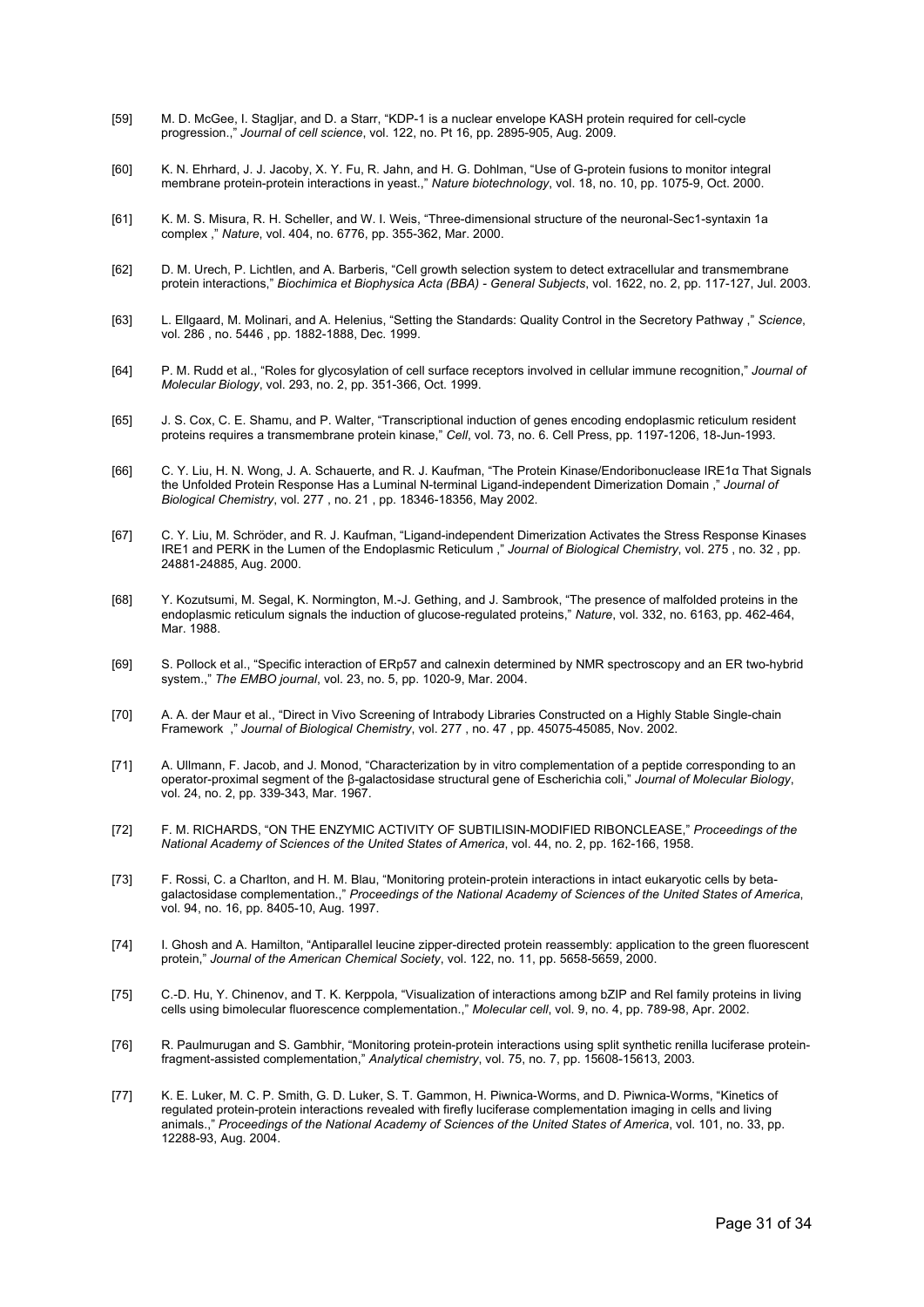- [78] I. Remy and S. W. Michnick, "A highly sensitive protein-protein interaction assay based on Gaussia luciferase," *Nature methods*, vol. 3, no. 12, pp. 977-979, 2006.
- [79] P. Tafelmeyer, N. Johnsson, and K. Johnsson, "Transforming a (beta/alfa) 8 -Barrel Enzyme into a Split-Protein Sensor through Directed Evolution," *Chemistry & Biology*, vol. 11, pp. 681-689, 2004.
- [80] J. N. Pelletier, K. M. Arndt, A. Plückthun, and S. W. Michnick, "An in vivo library-versus-library selection of optimized protein-protein interactions.," *Nature biotechnology*, vol. 17, no. 7, pp. 683-90, Jul. 1999.
- [81] I. Remy and S. W. Michnick, "Clonal selection and in vivo quantitation of protein interactions with protein-fragment complementation assays.," *Proceedings of the National Academy of Sciences of the United States of America*, vol. 96, no. 10, pp. 5394-9, May 1999.
- [82] T. Wehrman, B. Kleaveland, J.-H. Her, R. F. Balint, and H. M. Blau, "Protein-protein interactions monitored in mammalian cells via complementation of beta -lactamase enzyme fragments.," *Proceedings of the National Academy of Sciences of the United States of America*, vol. 99, no. 6, pp. 3469-74, Mar. 2002.
- [83] A. Galarneau, M. Primeau, L.-E. Trudeau, and S. W. Michnick, "Beta-lactamase protein fragment complementation assays as in vivo and in vitro sensors of protein protein interactions.," *Nature biotechnology*, vol. 20, no. 6, pp. 619-22, Jun. 2002.
- [84] P. H. Ear and S. W. Michnick, "A general life-death selection strategy for dissecting protein functions.," *Nature methods*, vol. 6, no. 11, pp. 813-6, Nov. 2009.
- [85] M. Wehr, R. Laage, U. Bolz, and T. Fischer, "Monitoring regulated protein-protein interactions using split TEV," *Nature methods*, vol. 3, no. 12, 2006.
- [86] T. F. Massoud, R. Paulmurugan, and S. Gambhir, "A molecularly engineered split reporter for imaging protein-protein interactions with positron emission tomography.," *Nature medicine*, vol. 16, no. 8, pp. 921-6, Aug. 2010.
- [87] M. M. Müller, H. Kries, E. Csuhai, P. Kast, and D. Hilvert, "Design, selection, and characterization of a split chorismate mutase.," *Protein science*, vol. 19, no. 5, pp. 1000-10, May 2010.
- [88] K. Tarassov et al., "An in vivo map of the yeast protein interactome.," *Science*, vol. 320, no. 5882, pp. 1465-70, Jun. 2008.
- [89] B. Nyfeler, S. W. Michnick, and H.-P. Hauri, "Capturing protein interactions in the secretory pathway of living cells *Proceedings of the National Academy of Sciences of the United States of America*, vol. 102 , no. 18 , pp. 6350-6355, May 2005.
- [90] O. Crociani, "Biochemical methods to study the interactions between integrins and ion channels.," *Advances in experimental medicine and biology*, vol. 674, pp. 23-32, Jan. 2010.
- [91] A. Sinz, "Investigation of protein-protein interactions in living cells by chemical crosslinking and mass spectrometry.," *Analytical and bioanalytical chemistry*, vol. 397, no. 8, pp. 3433-40, Aug. 2010.
- [92] J. Kauer, S. Erickson-Viitanen, H. J. Wolfe, and W. DeGrado, "p-Benzoyl-L-phenylalanine, a new photoreactive amino acid. Photolabeling of calmodulin with a synthetic calmodulin-binding peptide," *Journal of Biological Chemistry*, vol. 261, no. 15, pp. 10695-10700, 1986.
- [93] V. W. Cornish, D. R. Benson, C. A. Altenbach, K. Hideg, W. L. Hubbell, and P. G. Schultz, "Site-specific incorporation of biophysical probes into proteins ," *Proceedings of the National Academy of Sciences of the United States of America*, vol. 91 , no. 8 , pp. 2910-2914, Apr. 1994.
- [94] T. Kanamori, S.-I. Nishikawa, I. Shin, P. G. Schultz, and T. Endo, "Probing the environment along the protein import

pathways in yeast mitochondria by site-specific photocrosslinking ," *Proceedings of the National Academy of Sciences* 

*of the United States of America*, vol. 94 , no. 2 , pp. 485-490, Jan. 1997.

[95] M. W. Nowak, J. P. Gallivan, S. K. Silverman, C. G. Labarca, D. A. Dougherty, and H. A. Lester, "[28] In vivo incorporation of unnatural amino acids into ion channels in Xenopus oocyte expression system," in *Ion Channels Part B*, vol. Volume 293, P. M. C. B. T.-M. in Enzymology, Ed. Academic Press, 1998, pp. 504-529.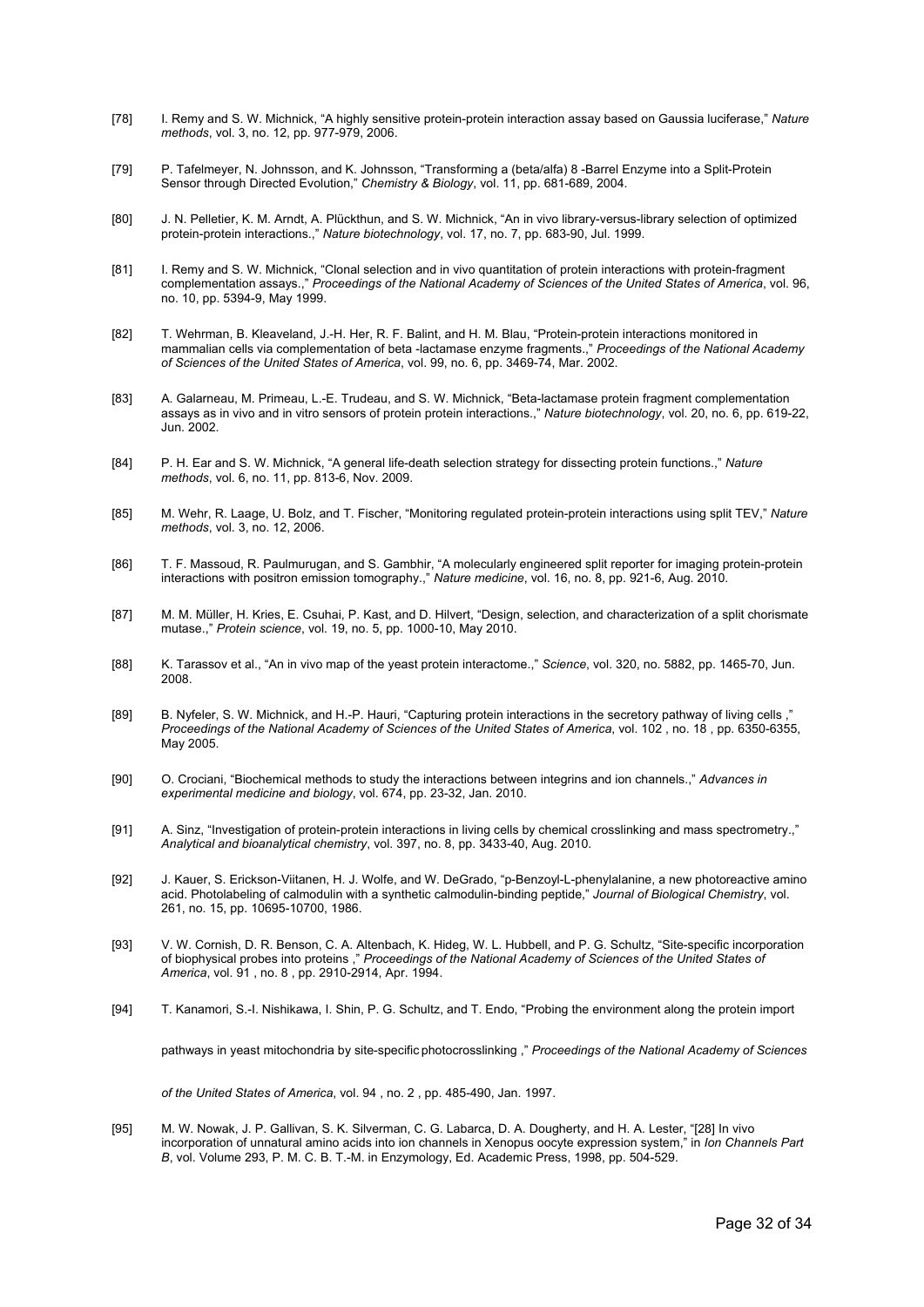- [96] L. Wang, A. Brock, B. Herberich, and P. G. Schultz, "Expanding the genetic code of Escherichia coli.," *Science*, vol. 292, no. 5516, pp. 498-500, Apr. 2001.
- [97] L. Davis and J. W. Chin, "Designer proteins: applications of genetic code expansion in cell biology.," *Nature reviews. Molecular cell biology*, vol. 13, no. 3, pp. 168-82, Jan. 2012.
- [98] J. Xie and P. G. Schultz, "Adding amino acids to the genetic repertoire.," *Current opinion in chemical biology*, vol. 9, no. 6, pp. 548-54, Dec. 2005.
- [99] J. Chin, A. Martin, and D. King, "Addition of a photocrosslinking amino acid to the genetic code of Escherichia coli," *Proceedings of the National Academy of Sciences of the United States of America*, vol. 99, no. 17, pp. 11020-7, 2002.
- [100] J. W. Chin, S. W. Santoro, A. B. Martin, D. S. King, L. Wang, and P. G. Schultz, "Addition of p-azido-L-phenylalanine to the genetic code of Escherichia coli.," *Journal of the American Chemical Society*, vol. 124, no. 31, pp. 9026-7, Aug. 2002.
- [101] T. Bentin, R. Hamzavi, J. Salomonsson, H. Roy, M. Ibba, and P. E. Nielsen, "Photoreactive bicyclic amino acids as substrates for mutant Escherichia coli phenylalanyl-tRNA synthetases.," *The Journal of biological chemistry*, vol. 279, no. 19, pp. 19839-45, May 2004.
- [102] E. M. Tippmann, W. Liu, D. Summerer, A. V. Mack, and P. G. Schultz, "A genetically encoded diazirine photocrosslinker in Escherichia coli.," *Chembiochem: a European journal of chemical biology*, vol. 8, no. 18, pp. 2210-4, Dec. 2007.
- [103] C. Chou, R. Uprety, L. Davis, J. W. Chin, and A. Deiters, "Genetically encoding an aliphatic diazirine for protein photocrosslinking," *Chemical Science*, vol. 2, no. 3, p. 480, 2011.
- [104] A. Deiters, T. A. Cropp, M. Mukherji, J. W. Chin, J. C. Anderson, and P. G. Schultz, "Adding amino acids with novel reactivity to the genetic code of Saccharomyces cerevisiae.," *Journal of the American Chemical Society*, vol. 125, no. 39, pp. 11782-3, Oct. 2003.
- [105] J. W. Chin, T. A. Cropp, J. C. Anderson, M. Mukherji, Z. Zhang, and P. G. Schultz, "An expanded eukaryotic genetic code.," *Science*, vol. 301, no. 5635, pp. 964-7, Aug. 2003.
- [106] S. M. Hancock, R. Uprety, A. Deiters, and J. W. Chin, "Expanding the genetic code of yeast for incorporation of diverse unnatural amino acids via a pyrrolysyl-tRNA synthetase/tRNA pair.," *Journal of the American Chemical Society*, vol. 132, no. 42, pp. 14819-24, Oct. 2010.
- [107] N. Hino, Y. Okazaki, T. Kobayashi, and A. Hayashi, "Protein photo-cross-linking in mammalian cells by site-specific incorporation of a photoreactive amino acid," *Nature methods*, vol. 2, no. 3, pp. 3-8, 2005.
- [108] W. Liu, A. Brock, S. Chen, and P. G. Schultz, "Genetic incorporation of unnatural amino acids into proteins in mammalian cells," *Nature methods*, vol. 4, no. 3, pp. 239-244, 2007.
- [109] N. Hino et al., "Genetic incorporation of a photo-crosslinkable amino acid reveals novel protein complexes with GRB2 in mammalian cells.," *Journal of molecular biology*, vol. 406, no. 2, pp. 343-53, Feb. 2011.
- [110] T. Yanagisawa, N. Hino, F. Iraha, T. Mukai, K. Sakamoto, and S. Yokoyama, "Wide-range protein photo-crosslinking achieved by a genetically encoded N(ε)-(benzyloxycarbonyl)lysine derivative with a diazirinyl moiety.," *Molecular bioSystems*, vol. 8, no. 4, pp. 1131-5, Apr. 2012.
- [111] K. Sakamoto et al., "Site‐specific incorporation of an unnatural amino acid into proteins in mammalian cells ," *Nucleic Acids Research* , vol. 30 , no. 21 , pp. 4692-4699, Nov. 2002.
- [112] S. K. Lakshmipathy et al., "Identification of nascent chain interaction sites on trigger factor.," *The Journal of biological chemistry*, vol. 282, no. 16, pp. 12186-93, Apr. 2007.
- [113] D. Boos, C. Kuffer, R. Lenobel, R. Körner, and O. Stemmann, "Phosphorylation-dependent binding of cyclin B1 to a Cdc6-like domain of human separase.," *The Journal of biological chemistry*, vol. 283, no. 2, pp. 816-23, Jan. 2008.
- [114] N. Mohibullah, "Site-specific cross-linking of TBP in vivo and in vitro reveals a direct functional interaction with the SAGA subunit Spt3," *Genes & development*, pp. 2994-3006, 2008.